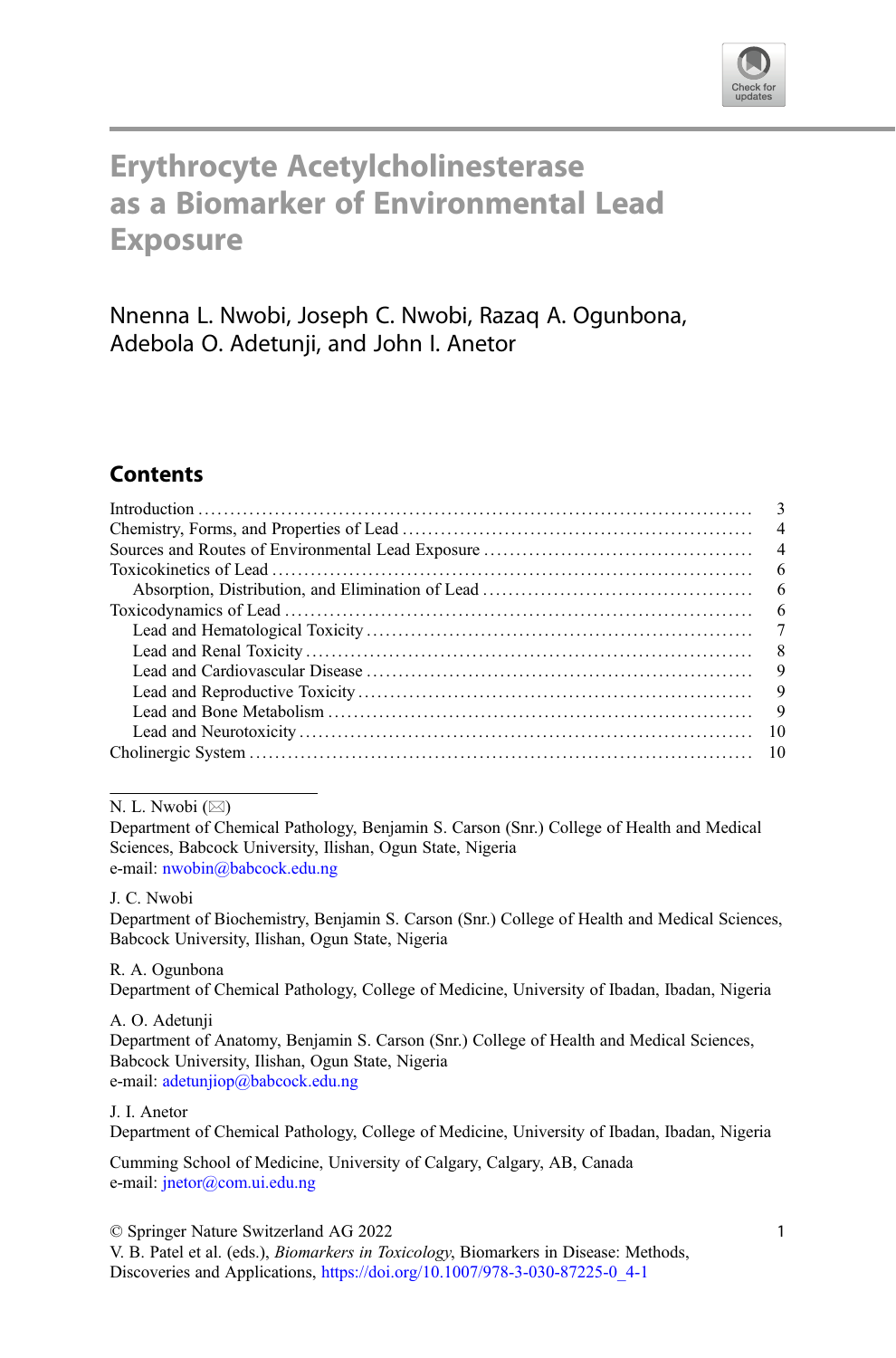|                                                                                        | -11 |
|----------------------------------------------------------------------------------------|-----|
|                                                                                        | -11 |
| Erythrocyte Acetylcholinesterase in Biological Monitoring of Environmental Lead        |     |
|                                                                                        | 13  |
| Blood Lead Level Versus Erythrocyte Acetylcholinesterase in Lead-Induced Neurotoxicity | 13  |
| The Possible Mechanisms Surrounding the Interference of Lead with Erythrocyte          |     |
|                                                                                        | 14  |
|                                                                                        | 16  |
| Application of Erythrocyte Acetylcholinesterase to Other Conditions                    | 16  |
|                                                                                        | 17  |
|                                                                                        | 18  |
| Key Facts of Erythrocyte Acetylcholinesterase as a Biomarker of Environmental Lead     |     |
|                                                                                        | 18  |
|                                                                                        | 18  |
|                                                                                        | 19  |
|                                                                                        | 19  |
|                                                                                        |     |

#### Abstract

Lead is a prime, ubiquitous, environmental toxicant and multi-organ poison. One of the most recognized deleterious effects of lead exposure is neurotoxicity, which may at least in part arise from perturbation in cholinergic neurotransmission with possible impact on acetylcholinesterase activity. Although primarily located at the neuromuscular junction and cholinergic brain synapses, this pivotal enzyme is also present in peripheral cells such as human erythrocytes. Erythrocyte acetylcholinesterase, which correlates positively with brain acetylcholinesterase and represents neurotoxic targets in brain, is a conventional biomarker for the neurotoxic effects of pesticide exposure. However, recent reports have unveiled the sensitivity of this extra-neural enzyme to other environmental contaminants particularly lead, bringing to attention its relevance in the assessment of environmental lead exposure and lead-induced neurotoxicity. This chapter summarizes the evidence of the remarkable diversity of erythrocyte acetylcholinesterase as a biomarker of environmental lead exposure and lead-induced alterations in human cholinergic system as well as the possible factors surrounding its applicability in this regard.

#### Keywords

Cholinergic neurotransmission · Environmental lead exposure · Erythrocyte acetylcholinesterase · Environmental contaminant · Lead · Lead-induced neurotoxicity · Multiorgan poison · Neurotoxic effects · Toxicant · Toxic metal

#### Abbreviations

ACh Acetylcholine AChE Acetylcholinesterase BChE Butyrylcholinesterase BLL Blood lead level CNS Central nervous system LIN Lead-induced neurotoxicity Ph<sub>ead</sub>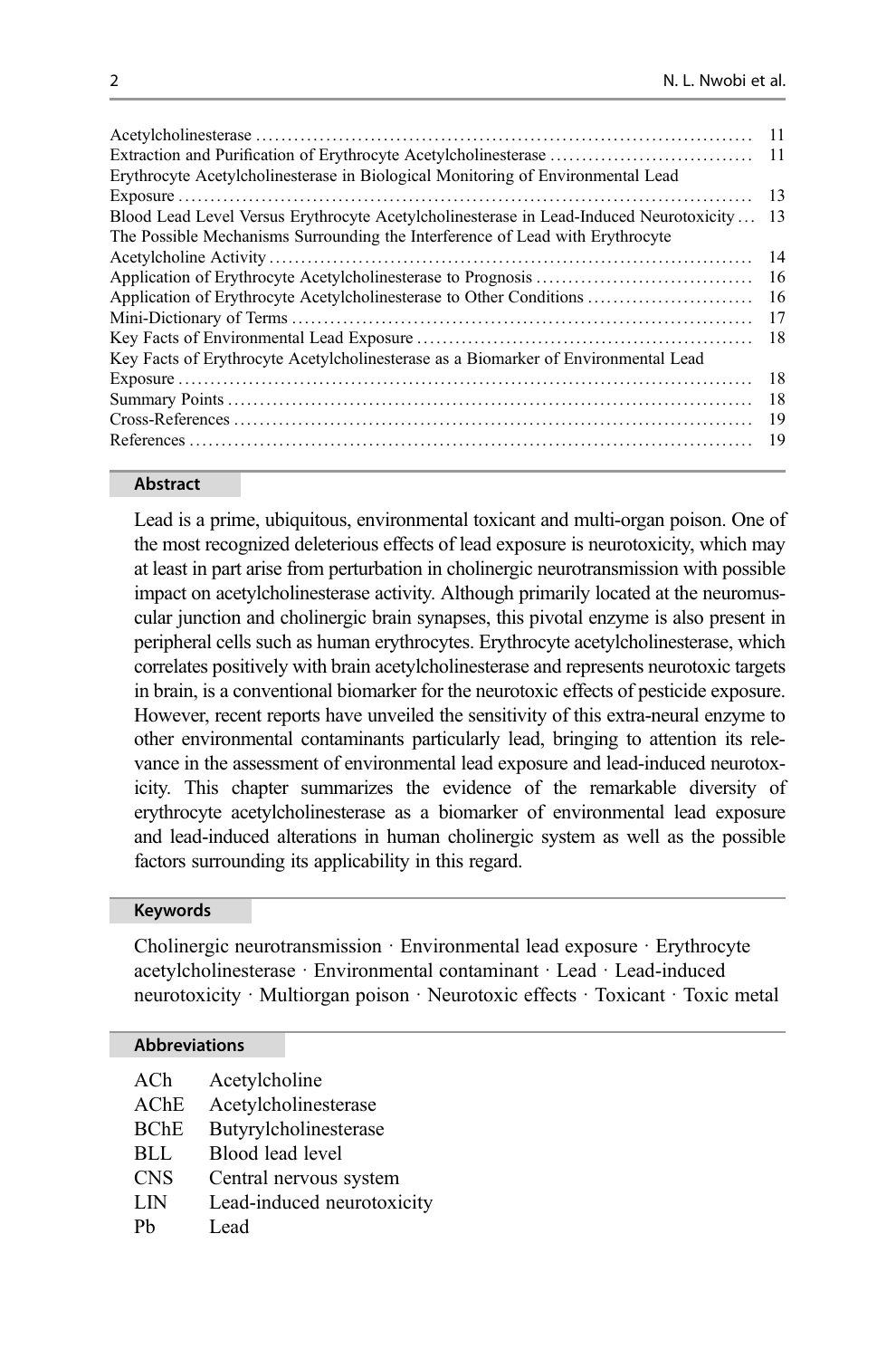#### Introduction

Lead (Pb) is a prime toxic environmental contaminant and multi-organ poison that has been known since antiquity (Anetor et al. [2016](#page-18-0); Nwobi et al. [2021\)](#page-20-0). Lead occurs naturally in ores with other metals but released into the environment during mining or processing of these ores (Hsu and Sabatini [2019\)](#page-20-0). This heavy metal, although toxic, has some unique physico-chemical characteristics that guarantee its applicability in various products such as protection equipment, electrical equipment, paint, petrol, cosmetics, jewellery, and toys, among others (WHO [2021](#page-22-0)). The various anthropogenic activities, the uncontrolled involvement of lead in products as well as the unavailability of natural breakdown mechanisms for this toxic metal, have culminated to its continuous widespread environmental contamination as well as concomitant increased human exposure and attendant health risks. Although environmental lead exposure is a significant health concern of global magnitude, it is more common in fast industrializing countries with large chemical burden and developing countries that have weak or unimplemented environmental regulations and inadequate product content control and policies (Obeng-Gyasi [2019\)](#page-21-0).

Environmental lead exposure from different sources occurs through routes such as ingestion, inhalation as well as dermatological contact with lead-contaminated products (Al Osman et al. [2019\)](#page-18-0). However, following absorption of lead into the bloodstream, it is distributed to almost all major organs' systems where it induces different types of toxic effects of which the neurotoxic effect is considered to be of major concern and the most deleterious (Anetor et al. [2002](#page-18-0); Anetor et al. [2008;](#page-18-0) Nwobi et al. [2019a\)](#page-20-0). Yet, reliable and sensitive methods for predicting and assessing neurotoxicity remain a challenge to neuroscientists and toxicologists.

Lead-induced neurotoxicity (LIN) may manifest as perturbation of cholinergic neurotransmission that may present as alteration in the activity of acetylcholinesterase (AChE): a key enzyme that hydrolyses the neurotransmitter acetylcholine to ensure nerve impulse intermittency (Ortega et al. [2021\)](#page-21-0). Although this enzyme is primarily located at the neuromuscular junction and cholinergic brain synapses, it can also be found at peripheral cells such as the human erythrocytes (Nwobi et al. [2019a](#page-20-0); Felsztyna et al. [2020\)](#page-19-0). Several reports have shown that erythrocyte AChE has several similar characteristics with neuronal AChE, correlates positively with brain AChE, and reflects neurochemical targets in the brain (Nehru and Sidhu [2001;](#page-20-0) Lionetto et al. [2013](#page-20-0); Gupta et al. [2015;](#page-19-0) Nwobi et al. [2019a\)](#page-20-0).

Although erythrocyte AChE has long been known as a biomarker for the neurotoxic effects of pesticide exposure (Assis et al. [2018](#page-19-0)), emerging reports over the past few years have shown that this enzyme is also sensitive to other environmental contaminants such as the toxic metals (Frasco et al. [2005;](#page-19-0) Phyu and Tangpong [2014;](#page-21-0) Fu et al. [2018\)](#page-19-0). In line with this, the relevance of erythrocyte AChE in the assessment of human environmental lead exposure and LIN has continued to gain attention over the years (Ademuyiwa et al. [2007](#page-18-0); Khan et al. [2009](#page-20-0); Gupta et al. [2015;](#page-19-0) Nwobi et al. [2019a](#page-20-0)). This chapter summarizes the available evidence of the remarkable diversity of the involvement of erythrocyte acetylcholinesterase as a biomarker of environmental lead exposure and lead-induced alterations in the human cholinergic system.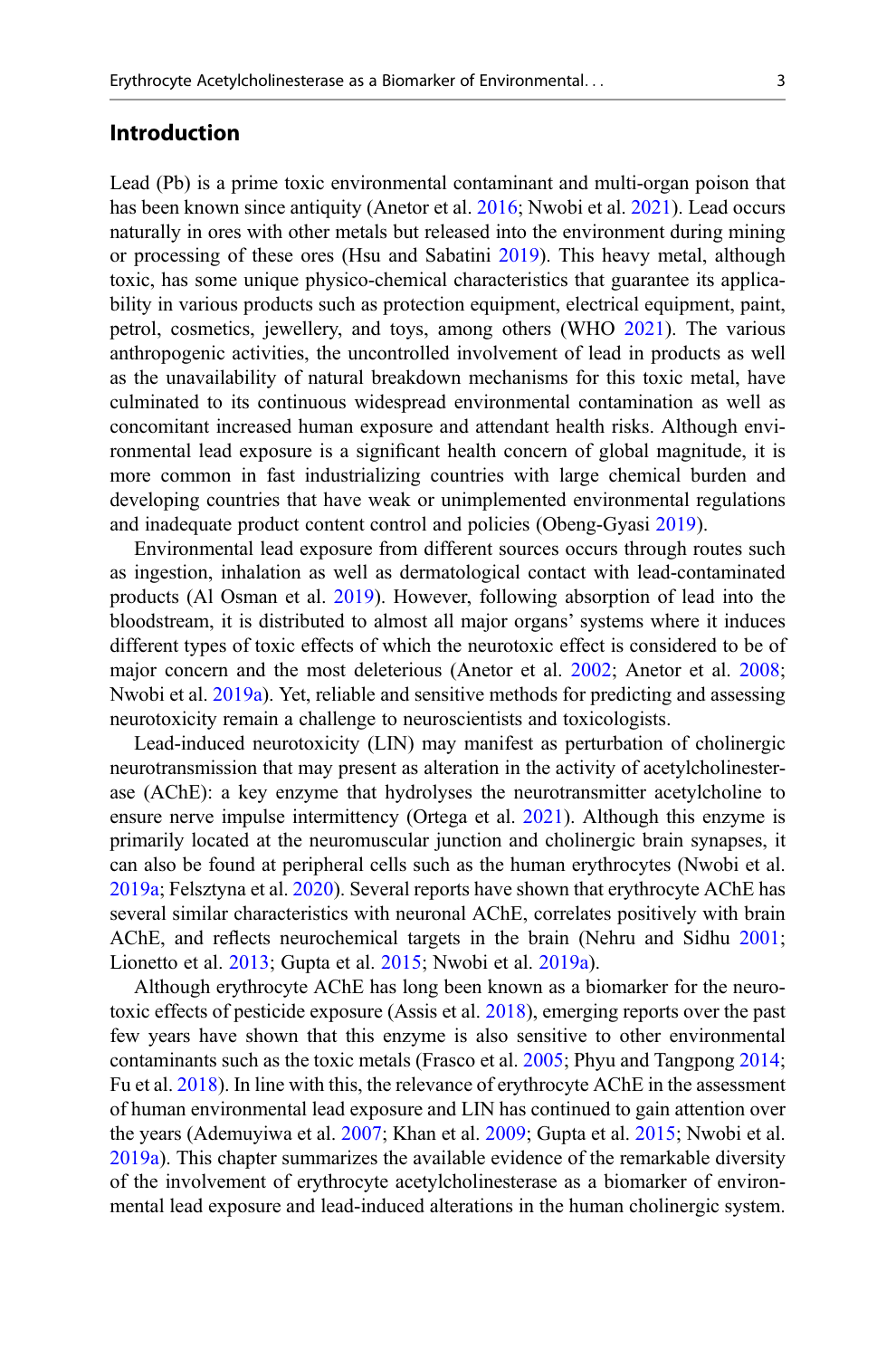## Chemistry, Forms, and Properties of Lead

Lead is a naturally occurring element with the chemical symbol Pb, derived from its Latin name, *plumbum*. Lead has an atomic number of 82 and a relatively high atomic weight of 207.2, making it a heavy metal. It has four stable isotopes:  $^{208}Pb(51)$  to 53%), <sup>207</sup>Pb (20.5 to 23%), <sup>206</sup>Pb (23.5 to 27%), and <sup>204</sup>Pb (1.35 to 1.5%) (ATSDR [2020\)](#page-18-0). Lead is a member of group 14 or p-block, subgroup IVA, and period 6 of the periodic table of elements. The 82 electrons in a lead atom have the shell structure of 2.8. 18.32. 18.4 and the ground state electron configuration of [Xe] 4f14 5d10 6 s2 6p2. As such, the valence shell of the lead atom in the ground state has two "s" and two "p" electrons. Notably, the two "s" electrons are resistant to ionization and are thus sometimes referred to as inert pair, making lead to be considered to have a stable oxidation state or valency of  $+2$  (ATSDR [2020\)](#page-18-0). Lead has a bluish-white color when freshly cut, develops a dull grayish color when exposed to air, and has a shiny chrome-silver luster, when it is melted into a liquid. It has a density of 11.34  $g/cm^3$ , low melting point of 327.46 $\degree$  C, and boiling point of 1,750  $\degree$ C to 1,755  $\degree$ C (ATSDR [2020\)](#page-18-0).

Lead constitutes 0.002% of the Earth's crust and exists naturally in ore with other metals and not in the elemental state (Hsu and Sabatini [2019\)](#page-20-0). The main lead ore is galena (lead sulfide) (WHO [2010\)](#page-22-0). Others include anglesite (lead sulfate), cerussite (lead carbonate), mimetite (lead chloroarsenate), and pyromorphite (lead chlorophosphate) (WHO [2010\)](#page-22-0). Lead can also occur in other forms such as organic lead as found in tetra-ethyl lead used as additive in petrol (Galadima et al. [2012](#page-19-0)), or inorganic lead as occurs in old paint, soil, dust, and various consumer products.

Lead has a range of unique properties, which make it invaluable in various domestic and industrial applications. These include low melting point, high resistance to corrosion and fire, ability to absorb radiation, and sounds and other vibrations as well as being soft, malleable, and a relatively poor conductor of electricity (WHO [2021\)](#page-22-0).

#### Sources and Routes of Environmental Lead Exposure

Human exposure to environmental lead was low prior to the industrial revolution. However, in recent years, it has risen because of various human activities such as industrialization, large-scale mining, uncontrolled applications of lead to products, and the continuous use of such lead products, all of which are coupled with a lack of environmental regulation and product content control and policies. This makes environmental lead exposure a problem of serious concern.

Several potential sources of lead exposure exist. However, the various sources and their relative importance may differ both within and between countries and regions (Obeng-Gyasi [2019](#page-21-0); WHO [2021](#page-22-0)). Nevertheless, some of the major sources of lead include leaded paint, lead emissions from industries, leaded water pipes and fittings, lead-glazed food vessels, lead-containing traditional folk medicine and cosmetics (WHO [2021](#page-22-0)) (Fig. [1\)](#page-4-0).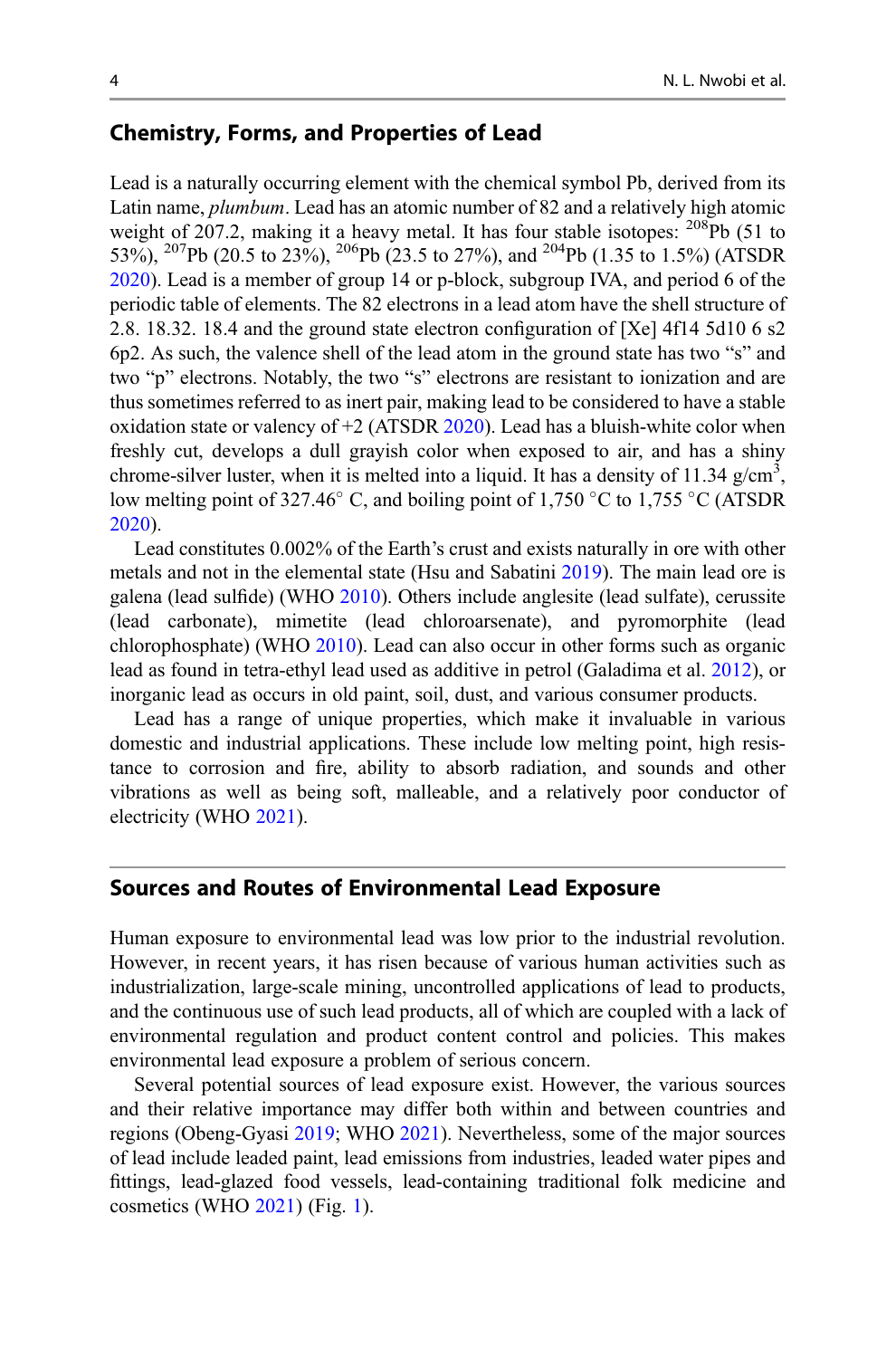<span id="page-4-0"></span>

Fig. 1 Major sources and routes of environmental lead exposure. (Adapted from WHO [2021](#page-22-0))

Although the recognized routes of lead exposure include ingestion, inhalation, and dermatological contact, ingestion and inhalation have been reported to be the most significant routes (Fig. 1) (WHO [2021\)](#page-22-0). Numerous cases of oral lead poisoning emanate from regularly ingesting small amounts of lead-contaminated substances such as dust or dirt, flakes of lead paint, food, water, and traditional remedies, among others. Young children, however, are more vulnerable to oral lead poisoning than adults are because they spend so much time in one place, play on the ground, have frequent hand-to-mouth contact, and eat objects that may contain or be contaminated with lead (WHO [2010](#page-22-0)).

Inhaling lead fumes or particles work is a common occupational route of exposure, but it can also happen at home if there is lead-contaminated airborne dust Exposure through inhalation of lead-contaminated air, dust or fumes is quite common in occupational settings but may also occur within the domestic environment (Pelclová et al. [2016\)](#page-21-0). Dermal exposure can occur in the workplace or through the use of lead-containing cosmetics, but it is usually regarded as a minor and limited method of lead uptake (WHO [2021](#page-22-0)).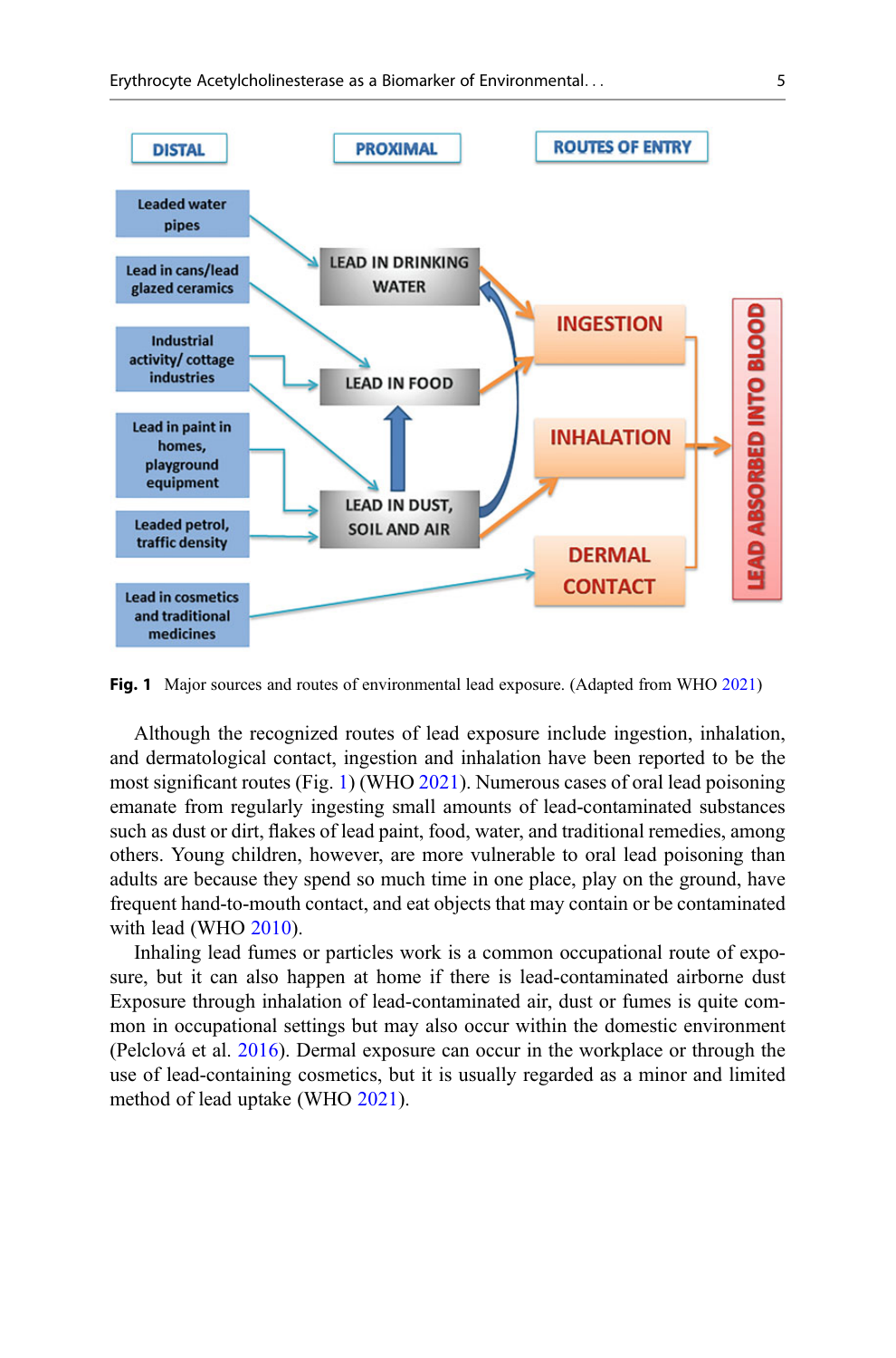# Toxicokinetics of Lead

#### Absorption, Distribution, and Elimination of Lead

The absorption of lead from the gastrointestinal tract is affected by several factors such as age, nutritional status, genetic factors, and the type of lead involved (WHO  $2021$ ). The absorption rate of ingested lead in adults is low  $(3-10\%)$ , compared with children, who have a higher rate (40–50%) (WHO [2021\)](#page-22-0). Lead absorption can also be increased by fasting as well as nutritional deficiencies of important minerals such as calcium, zinc, and iron (Kordas et al. [2018;](#page-20-0) Rădulescu and Lundgren [2019\)](#page-21-0).

Absorption of particulate lead by inhalation is dependent on particle size, concentration, and ventilation rate and is worthy to note that children may have higher exposure because of their increased air intake per unit of body weight compared to adults (WHO [2010\)](#page-22-0). It has been reported that while small particles of lead  $(<1 \mu m)$ are deposited in the lower respiratory tract, from where they are almost entirely absorbed, larger particles  $(1-10 \mu m)$  are deposited in the upper airways, transferred by mucociliary transport to the esophagus and swallowed (WHO [2021](#page-22-0)). Dermal absorption is dependent on the skin's integrity and the lead's physicochemical qualities; it is minimal for inorganic lead and much greater for organic lead compounds (ATSDR [2020\)](#page-18-0).

As soon as absorbed, lead gets to its first receptacle – blood, where about 99% is bound to erythrocytes, it is distributed to soft tissues such as the kidney, heart, and brain as well as the calcified tissues such as the bone – which serves as the major repository of lead (Fig. [2](#page-6-0)). Blood and soft tissues represent the active pool and bone the storage pool (ATSDR [2020](#page-18-0)). The blood lead level (BLL) represents recent exposure to lead from exogenous sources. It could also reflect lead redistributed from skeletal stores if there had been previous exposure to lead. This may be particularly important in pregnancy, when stored lead is released because of bone turnover (Osorio-Yáñez et al. [2021](#page-21-0)). About two-third of inorganic lead is excreted in the urine and the other one-third secreted in bile, into the intestine, and then excreted through the feces (Charkiewicz and Backstrand [2020\)](#page-19-0). Lead is eliminated in two phases after exposure: The first (elimination from blood and soft tissues) takes about 20–30 days, and the second (slow elimination from the blood) involves excretion from the bones (Charkiewicz and Backstrand [2020\)](#page-19-0). In general, the lead elimination half-life from blood and soft tissues is approximately 30 days while that of bone is 10–20 years; as a result, lead can be eliminated at an exceedingly slow rate, facilitating its accumulation in the body with more propensity to toxicity.

## Toxicodynamics of Lead

Lead does not have any physiological function but induces a variety of toxicities ranging from subclinical to clinical toxicities with overt signs and symptoms. No safe threshold for lead exposure or blood lead level has been reported thus far, implying that the ideal blood lead level is zero although achieving this limit is rarely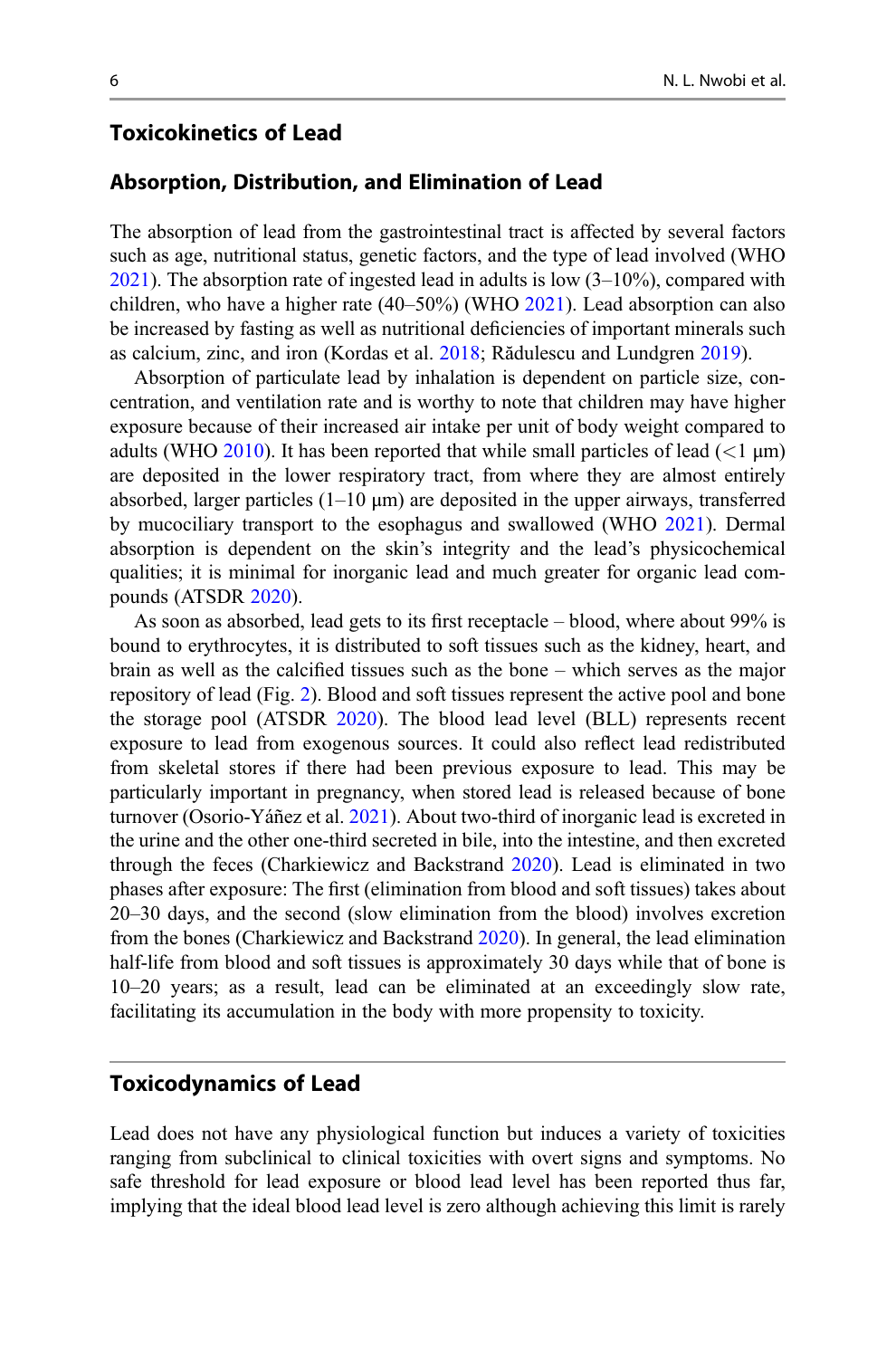<span id="page-6-0"></span>

Fig. 2 Distribution of lead. (Adapted from WHO [2021\)](#page-22-0)

feasible (Vorvolakos et al. [2016](#page-22-0); ATSDR [2020;](#page-18-0) Ruckart et al. [2021\)](#page-21-0). This may explain why no reference range for blood lead exists, but acceptable level (ACCLPP [2012\)](#page-18-0). Lead has the ability to affect nearly all biochemical components, organs, and systems in the body. The principal systems affected may include among others the cardiovascular, hematological, renal, reproductive, skeletal, and neurological systems (Table [1](#page-7-0)).

## Lead and Hematological Toxicity

One of the most well-studied systems on which lead has profound deleterious effect is the hemopoietic system, particularly its effects on the hem biosynthethic pathway – a pathway that has served as a surrogate for the diagnosis of lead poisoning (Patharkar et al. [2019\)](#page-21-0). Three important enzymes in this pathway are downregulated by lead. The enzymes are aminolevulinic acid synthetase which catalyzes the formation of δ-aminolevulinic acid, δ-aminolevulinic acid dehydratase which catalyzes the formation of porphobilinogen from δ-aminolevulinic acid, and ferrochelatase which catalyzes the insertion of iron into protoporphyrin to form hem. Out of these 3 enzymes, δ-aminolevulinic acid dehydratase has been reported to be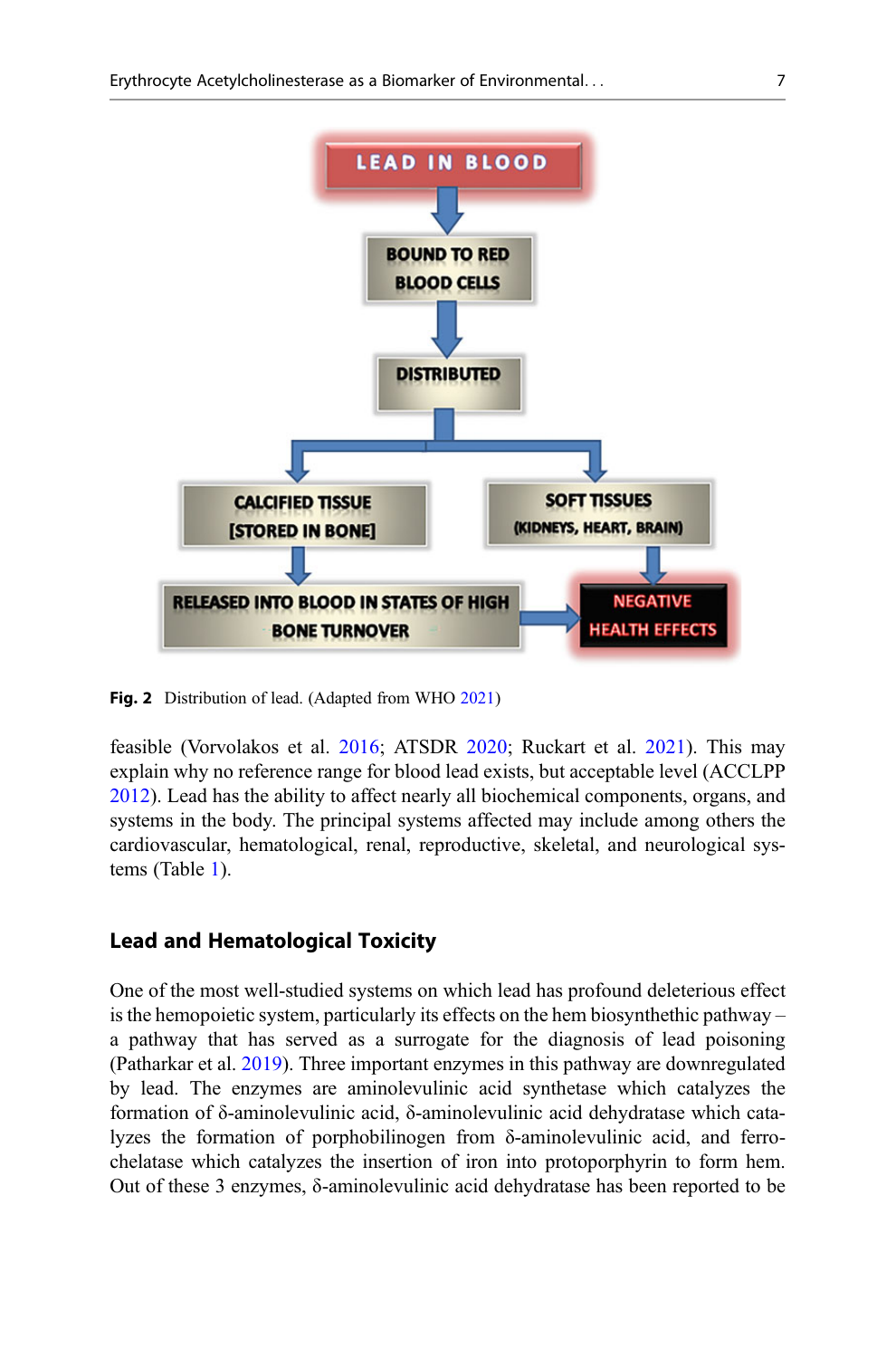| Lead toxicity                         | Effects                                                                                                                                                                                                                                                                                                                                                                                                               | Selected references                                                                                                             |
|---------------------------------------|-----------------------------------------------------------------------------------------------------------------------------------------------------------------------------------------------------------------------------------------------------------------------------------------------------------------------------------------------------------------------------------------------------------------------|---------------------------------------------------------------------------------------------------------------------------------|
| Lead and<br>hematological<br>toxicity | Inhibition of hem biosynthetic pathway key<br>enzymes; aminolevulinic acid dehydratase,<br>aminolevulinic acid synthetase, and<br>ferrochelatase<br>Decrease in life span of circulating<br>erythrocytes through cell membrane fragility<br>Anemia                                                                                                                                                                    | Patharkar et al. (2019)<br>Qader et al. (2021)<br>WHO (2021)                                                                    |
| Lead and renal<br>toxicity            | Hyperuricemia, gout, decreased renal<br>clearance, tubular reabsorption, and<br>glomerular filtration rate<br>Increased risk of nephropathy and renal failure                                                                                                                                                                                                                                                         | Jung et al. (2019)<br>Nakhaee et al. (2019)                                                                                     |
| Lead and<br>cardiovascular<br>disease | Hypertension<br>Coronary heart disease, stroke, and peripheral<br>arterial disease                                                                                                                                                                                                                                                                                                                                    | Gambelunghe et al. (2016)<br>Chowdhury et al. (2018),<br>Obeng-Gyasi et al. (2018)                                              |
| Lead and<br>reproductive<br>toxicity  | Infertility in men and women<br>Reduced sperm count<br>Reduced fetal growth, decreased birth weight,<br>preeclampsia, preterm birth and spontaneous<br>abortion, and teratogenic effects                                                                                                                                                                                                                              | Ma et al. (2019)<br>Wu et al. (2012)<br>Dutta et al. (2021) WHO<br>(2021)                                                       |
| Lead and bone<br>metabolism           | Alteration of essential bone minerals such as<br>calcium and zinc<br>Reduction of bone mineral content and the<br>mechanical characteristics of long bones<br>Alteration in biomarkers of bone turnover                                                                                                                                                                                                               | Nwobi et al. (2019)<br>Qi et al. (2020)<br>Olchowik et al. (2014),<br>Rodríguez and Mandalunis<br>(2018)<br>Nwobi et al. (2021) |
| Lead and<br>neurotoxicity             | Decreased cognition, intelligence quotient and<br>behavior scores, alterations in attention,<br>changes in visual-motor, reasoning skills, and<br>impaired reading ability in children<br>Increased rates of malaise, amnesia, headache,<br>fatigue, lethargy, irritability, dizziness, and<br>weakness in occupationally exposed adults<br>Reduction in nerve conduction velocity,<br>sensory and motor neuropathies | Crump et al. (2013)<br>ATSDR (2020), Reuben<br>et al. (2020)<br>WHO (2021)                                                      |

<span id="page-7-0"></span>Table 1 Lead toxicity and effects

the most sensitive to lead (Qader et al. [2021](#page-21-0)). Lead also shortens the life span of circulating erythrocytes by making cell membranes more fragile (WHO [2021\)](#page-22-0). The combined effects of lead on erythrocyte cell membranes as well as inhibition of enzymes involved in hem-biosynthesis may lead to anemia (WHO [2021\)](#page-22-0).

## Lead and Renal Toxicity

Lead induces proximal tubular injury in the kidneys, which manifests as proximal tubule nuclear inclusion bodies that may lead to tubulo-interstitial disease and fibrosis. Hyperuricemia and gout are also common findings associated with chronic lead toxicity (Jung et al. [2019\)](#page-20-0). This may emanate from isolated proximal tubular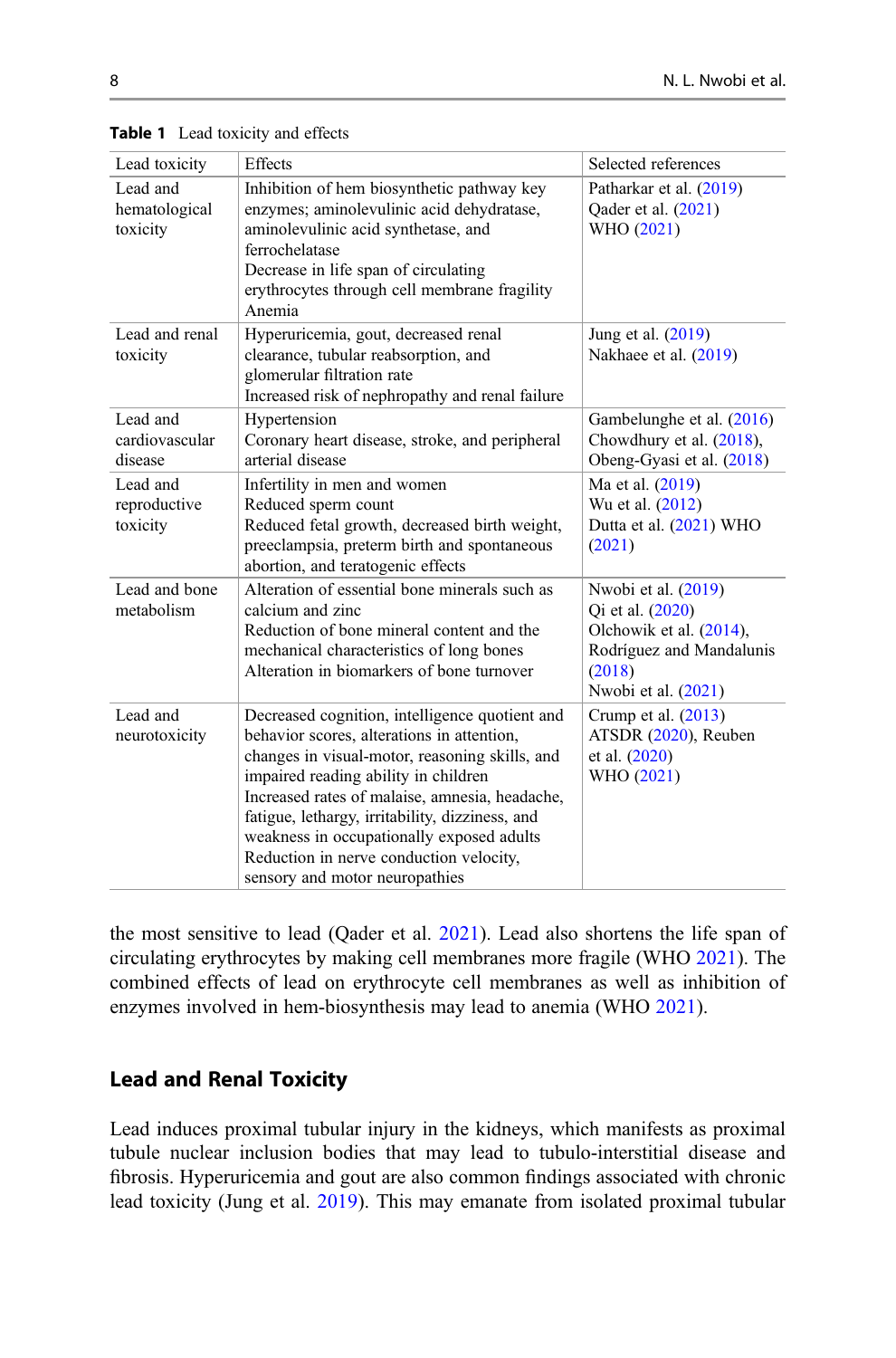defects leading to increased tubular reabsorption and decreased secretion of uric acid. Proximal tubular defects may also lead to decreased renal clearance, tubular reabsorption, and glomerular filtration rate (Jung et al. [2019\)](#page-20-0). These may predispose to increased risk of nephropathy and related renal failure (Nakhaee et al. [2019\)](#page-20-0).

## Lead and Cardiovascular Disease

In addition to hypertension (Gambelunghe et al. [2016\)](#page-19-0), epidemiological reports have linked lead exposure with various cardiovascular-related clinical outcomes such as cardiovascular disease mortality, coronary heart disease, stroke, and peripheral arterial disease (Chowdhury et al. [2018;](#page-19-0) Obeng-Gyasi et al. [2018](#page-21-0)).

#### Lead and Reproductive Toxicity

Lead causes reproductive malfunction and infertility in men and women (Ma et al. [2019\)](#page-20-0). Reduced sperm count in male partners of infertile couples has been associated to increased lead levels in seminal fluid (Wu et al. [2012\)](#page-22-0). Maternal exposure, even to low lead levels, has been linked with reduced fetal growth, decreased birth weight, preeclampsia, preterm birth, and spontaneous abortion as well as teratogenic effects (Dutta et al. [2021\)](#page-19-0).

#### Lead and Bone Metabolism

Lead exposure alters the metabolism of important essential minerals involved in skeletal metabolism such as calcium and zinc. Lead and calcium share similar metabolic characteristics because of their comparable biochemical nature as divalent cations (Godwin [2001\)](#page-19-0). However, compared to calcium, lead has larger ionic radius, higher electronegativity and uneven charge distribution in the electron cloud, thereby, allowing it to bind to protein-binding sites with greater affinity than calcium and impairing physiological functions such as bone mineralization (Godwin [2001;](#page-19-0) Nwobi et al. [2019b\)](#page-20-0). In the same vain, zinc, another divalent cation, which has stimulatory effect on osteoblastic bone formation and mineralization, could also be altered by lead (Qi et al. [2020](#page-21-0)). The perturbation in the metabolism of these essential bone minerals may manifest as reduction in bone mineral content and the mechanical characteristics of long bones (Olchowik et al. [2014;](#page-21-0) Rodríguez and Mandalunis [2018\)](#page-21-0). Furthermore, it could cause a disruption in bone turnover by generating an imbalance in the dual processes of bone formation and resorption (Nwobi et al. [2021\)](#page-20-0).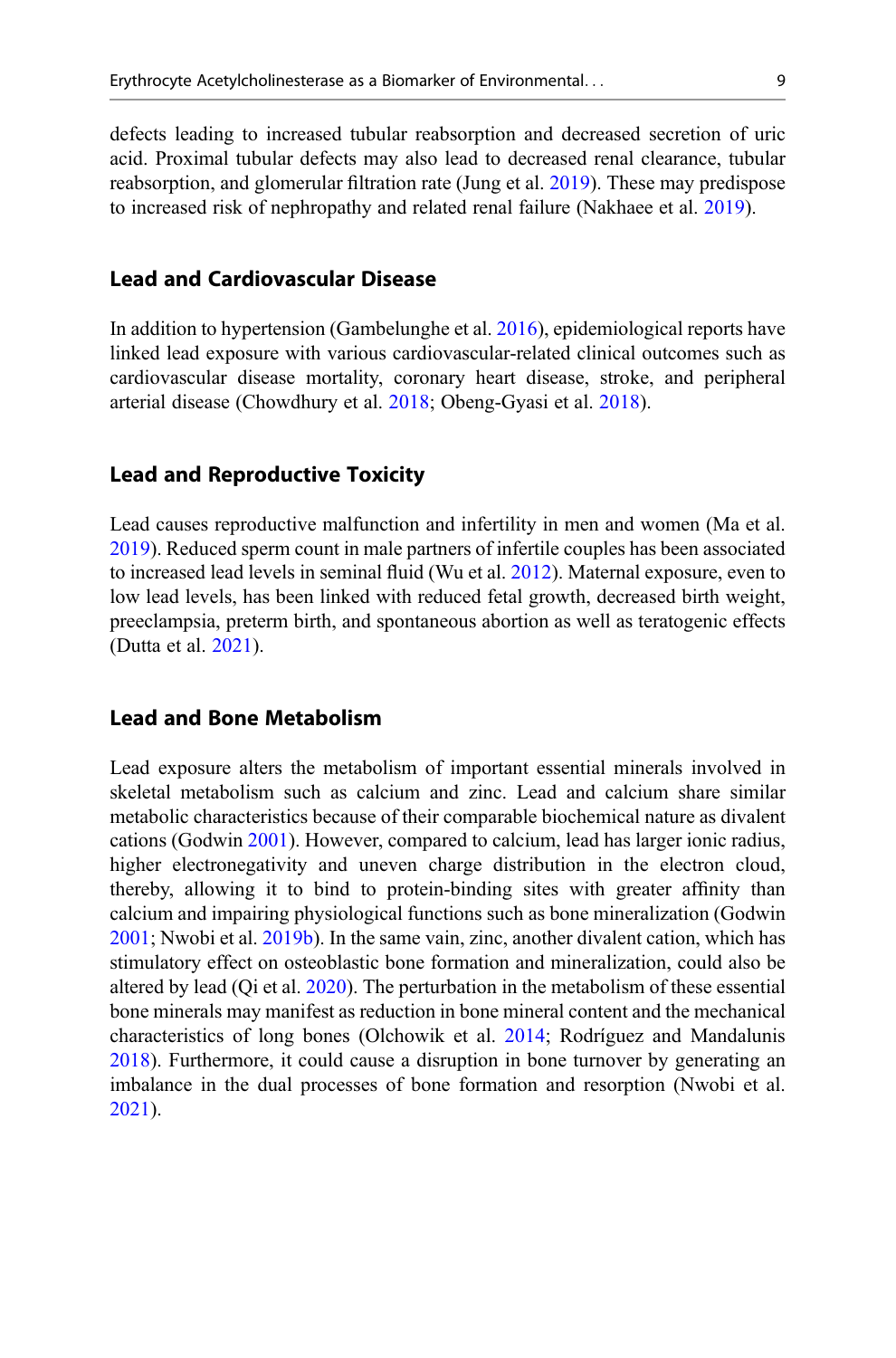#### Lead and Neurotoxicity

When compared to other organ systems, the nervous system is the most susceptible and the major target for lead toxicity (Fang et al. [2021\)](#page-19-0). Chronic lead exposure can induce subtle alterations in neurological function in children and adults (Vlasak et al. [2019\)](#page-22-0). Young children, on the other hand, are more vulnerable due to their high rate of lead absorption and higher penetration of lead through the blood-brain barrier, which is the most sensitive to damage (Nwobi et al. [2019a;](#page-20-0) WHO [2021](#page-22-0)). Children may develop neurological and cognitive sequelae such as decreased cognition, intelligence quotient and behavior scores, alterations in attention, changes in visual-motor and reasoning skills and impaired reading ability, and antisocial behavior, which may persist into adulthood (Crump et al. [2013;](#page-19-0) ATSDR [2020](#page-18-0)).

Increased rates of malaise, amnesia, headache, fatigue, lethargy, irritability, dizziness, and weakness have been reported in occupationally exposed adults, which may become more obvious and life-threatening in old age (ATSDR [2020;](#page-18-0) Reuben et al. [2020\)](#page-21-0). These workers have also been reported to have reduced nerve conduction velocity, sensory and motor neuropathies, and wrist drop and/or foot drop (WHO [2021\)](#page-22-0).

## Cholinergic System

The cholinergic system plays a pivotal role in several CNS functions including cognition (Manzo et al. [1995\)](#page-20-0). The dysfunction of this system has been reported to be responsible for the behavioral disturbances and learning and memory deficits in humans and animals (Nehru and Sidhu [2001](#page-20-0)). Several studies have suggested that the alteration in cholinergic neurotransmission involving the cholinesterases may be responsible for the neurotoxic effects of lead (Bressler and Goldstein [1991](#page-19-0); Goldstein [1992;](#page-19-0) Anetor et al. [2002](#page-18-0)). This implies that the disrupted biochemical intracellular communication may occur before the well-known, overt clinical signs of LIN.

Cholinesterases are enzymes that hydrolyze serine and have a high affinity for choline esters. Varieties of cholinesterase enzymes with different properties exist in the animal tissues; however, the two main types are acetylcholinesterase (AChE, EC 3.1.1.7), also known as true cholinesterase, and butyrylcholinesterase (BChE, EC 3.1.1.8), also known as pseudocholinesterase (Hajjawi [2012;](#page-19-0) Rosenberry et al. [2017\)](#page-21-0). Although the three-dimensional structures of AChE and BChE are strikingly similar, they differ in the amino acids that line a deep, narrow gorge at the bottom of which a catalytic site is located. In human BChE, there is replacement of 6 of the 14 aromatic amino acids that line AChE's gorge with aliphatic amino acids. As a result, BChE has a larger acyl pocket than AChE but lacks the peripheral site found in AChE (Hajjawi [2012](#page-19-0); Rosenberry et al. [2017](#page-21-0)).

The main and most known function of AChE is to hydrolyze acetylcholine, a major neurotransmitter and neuromodulator, into choline and acetic acid, thereby, modifying nerve impulses involved in neural communication (Huerta-Ocampo et al.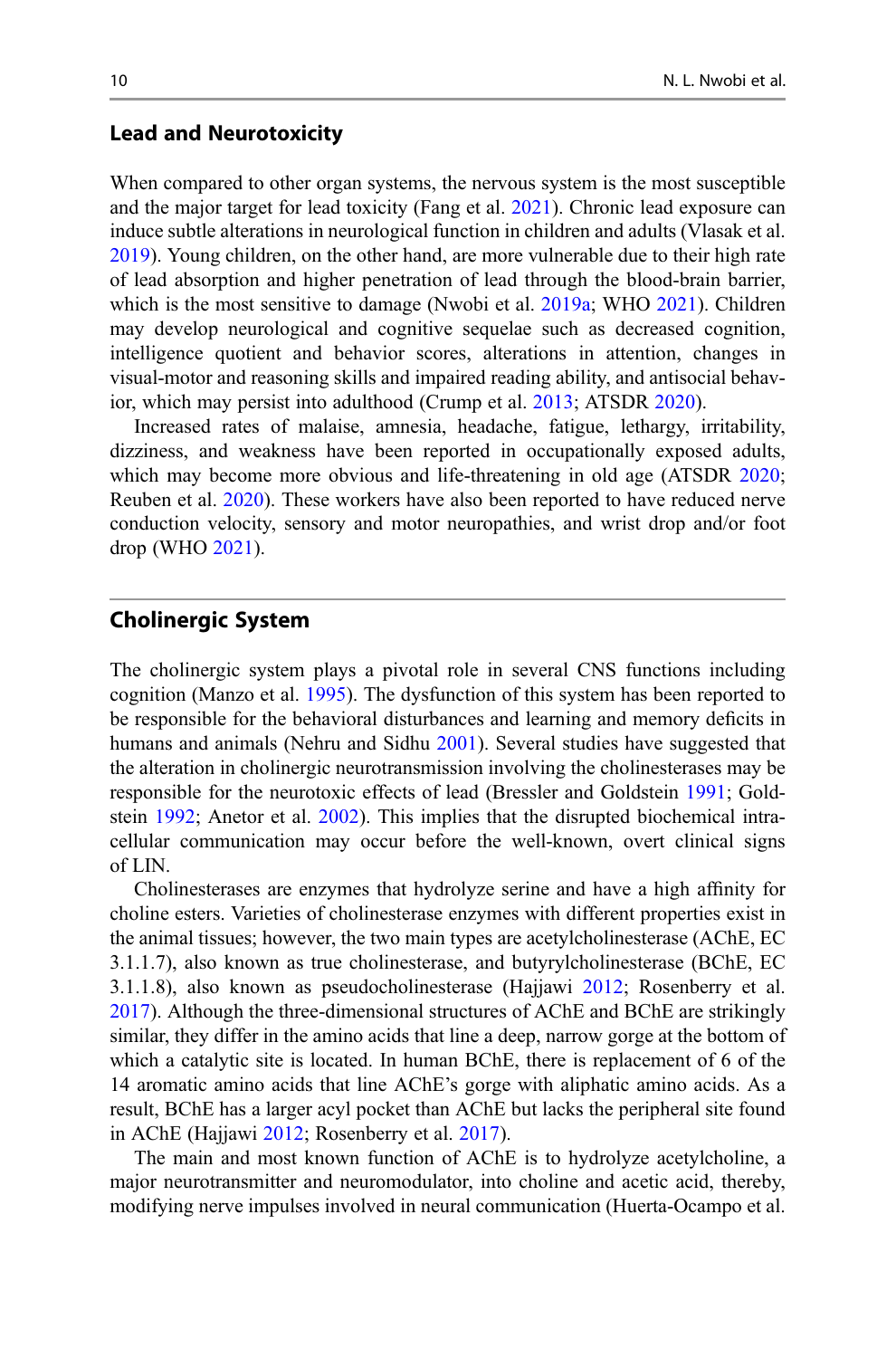[2021\)](#page-20-0). Butyrylcholinesterase, on the other hand, hydrolyzes butyrylcholine more efficiently than acetylcholine and is commonly engaged in exogenous chemical detoxification and bioactivation (Hajjawi [2012\)](#page-19-0).

#### Acetylcholinesterase

In its basic working state, AChE is a dimmer amphipathic protein with a molecular weight of 160 K and a single inter-subunit disulfide bond (Rosenberry and Soggin [1984\)](#page-21-0). Acetylcholinesterase is a fast-acting, uncompetitive enzyme with a turnover rate of  $10^3$  to  $10^4$  s<sup>-1</sup> and a catalytic rate around the diffusion limit (Quinn [1987\)](#page-21-0). Acetylcholinesterase hydrolyzes acetylcholine, a key neurotransmitter, thereby, ensuring nerve impulse intermittency. Apart from being primarily found in neuromuscular junctions and cholinergic brain synapses, AChE is also found in peripheral tissues such as the human erythrocytes, where it is firmly attached (Felsztyna et al. [2020\)](#page-19-0).

X-ray crystallographic research of acetylcholinesterase revealed that catalysis occurs in a 20-Å deep active site gorge comprising a catalytic triad of serine, histidine, and glutamate residues located at the base of the active site, denoted as the cholinergic site, acylation, or A-site. Acetylcholinesterase has another distinct region near the rim of the gorge or enzyme surface, called the peripheral site or P-site (Soreq and Seidman [2001](#page-22-0); Johnson et al. [2005;](#page-20-0) Rosenberry et al. [2017\)](#page-21-0) (Fig. [3](#page-11-0)).

The P-site is lined with aromatic residues that are pivotal in the binding and orientation of aromatic and/or cationic substrates as they move from the P-site to the A-site (Rosenberry et al. [2017\)](#page-21-0). The P-site has been reported to serve as an intermediate binding site for cationic ligands such as lead, which, thereafter, proceed to the acylation site (Johnson et al. [2005](#page-20-0); Rosenberry et al. [2017](#page-21-0)). Binding to P-site can result in allosteric activity change of the acylation step, which inadvertently affects the whole rate of enzyme reaction. The activity of AChE reduces at high substrate levels, which by corollary may imply high lead level (Mallender et al. [2000;](#page-20-0) Rosenberry et al. [2017](#page-21-0)). This phenomenon known as substrate inhibition has been suggested to occur through steric blockade of product release caused by the binding of an additional substrate molecule to the P-site (Szegletes et al. [1998](#page-22-0); Rosenberry et al. [2017](#page-21-0)). This implies that the binding of lead to the P-site of the enzyme molecule may result in the creation of a complex whose stability may give rise to varying degrees of alteration of enzyme-effective function with consequent possible conformational change of the enzyme (Auf der Heide [2007](#page-19-0)) (Fig. [3](#page-11-0)).

#### Extraction and Purification of Erythrocyte Acetylcholinesterase

A mature human erythrocyte also known as red blood cell is a non-nucleated, biconcave, disc-shaped cell filled with hemoglobin that transports oxygen and carbon dioxide between the lungs and tissues (Ciaccio et al. [2021\)](#page-19-0). Acetylcholinesterase is a glycosylphosphatidylinositol-anchored protein that is firmly connected to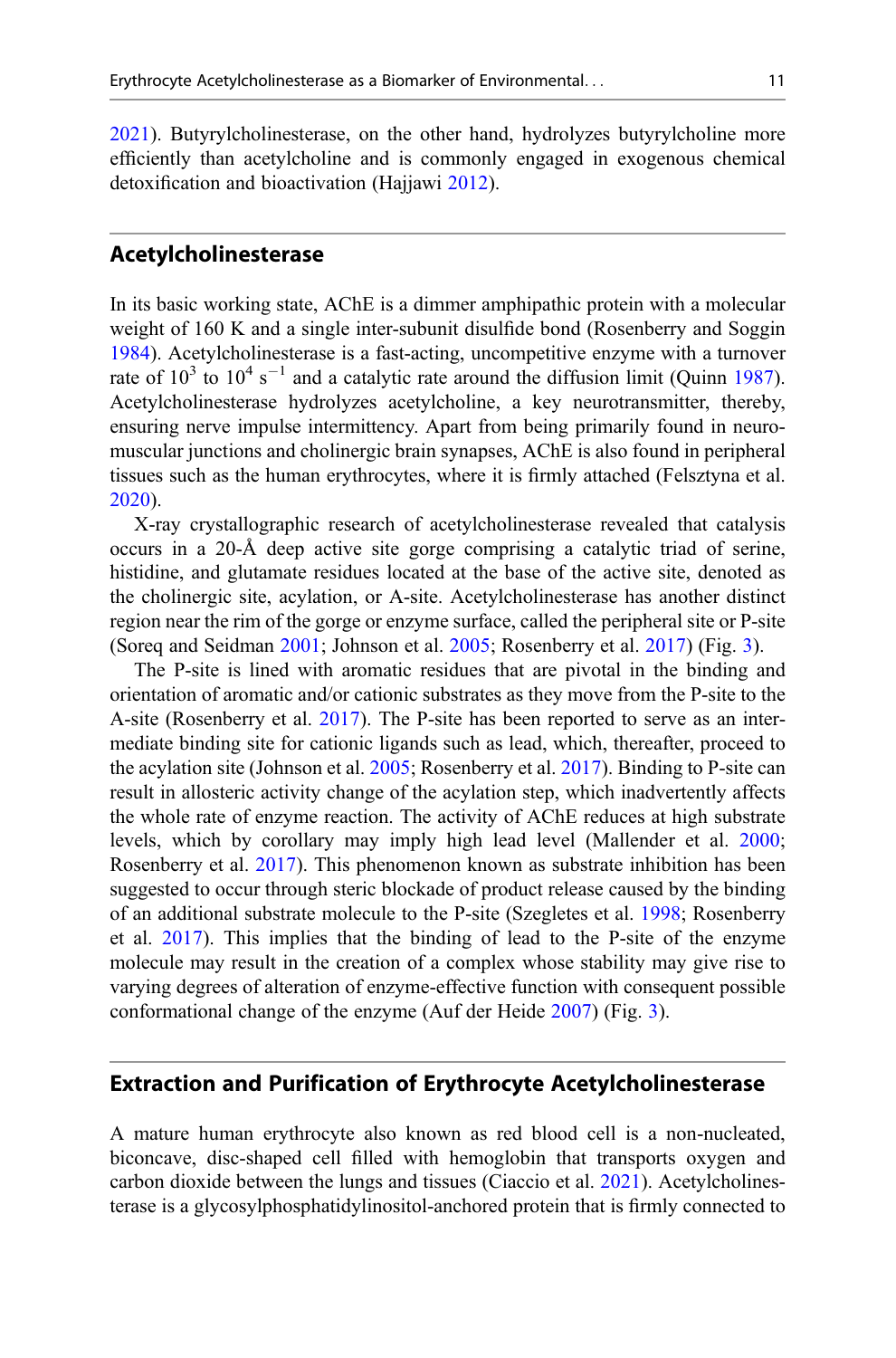<span id="page-11-0"></span>

Fig. 3 Structural features of the acetylcholinesterase enzyme. The cholinergic site is at the bottom of a deep, narrow gorge while the peripheral binding site is near the rim of the gorge or enzyme surface. The amino acids serine 203, histidine 447, and glutamate 334 form a catalytic triad in human acetylcholinesterase. (Reproduced with permission from Soreq and Seidman ([2001\)](#page-22-0))

the outer membrane of the human erythrocyte by hydrophobic and hydrostatic forces (Felsztyna et al. [2020](#page-19-0)). The catalytic efficiency of erythrocyte AChE is determined by its amphipathic extraction and purification medium such as detergents like Triton X-100 and sodium chloride (0.14 M) (Gupta et al. [2015](#page-19-0)). The role of sodium chloride is to break the electrostatic interactions with membrane proteins that protect some of the enzymes from detergent action (Gupta et al. [2015\)](#page-19-0). This allows the detergent to attack the membrane more efficiently and solubilize more membranebound enzymes.

The biochemical assay of acetylcholine involves the hydrolysis of acetylthiocholine to form sulfhydryl groups which react with Ellman reagent (5,5- 0 -dithiobis(2-nitrobenzoic acid)) to generate a yellow color detected at the wavelength of 405 nm, whose intensity is proportional to choline and by implication, AChE activity (Ellman et al. [1961\)](#page-19-0). A clinical assay involves the hydrolysis of acetylcholine by AChE to form choline and acetic acid; the change in pH due to the liberation of acetic acid is measured using metanitrophenol - an indicator, whose intensity of yellow color in alkaline solution decreases as acetic acid concentration is increased (Hajjawi [2012](#page-19-0)).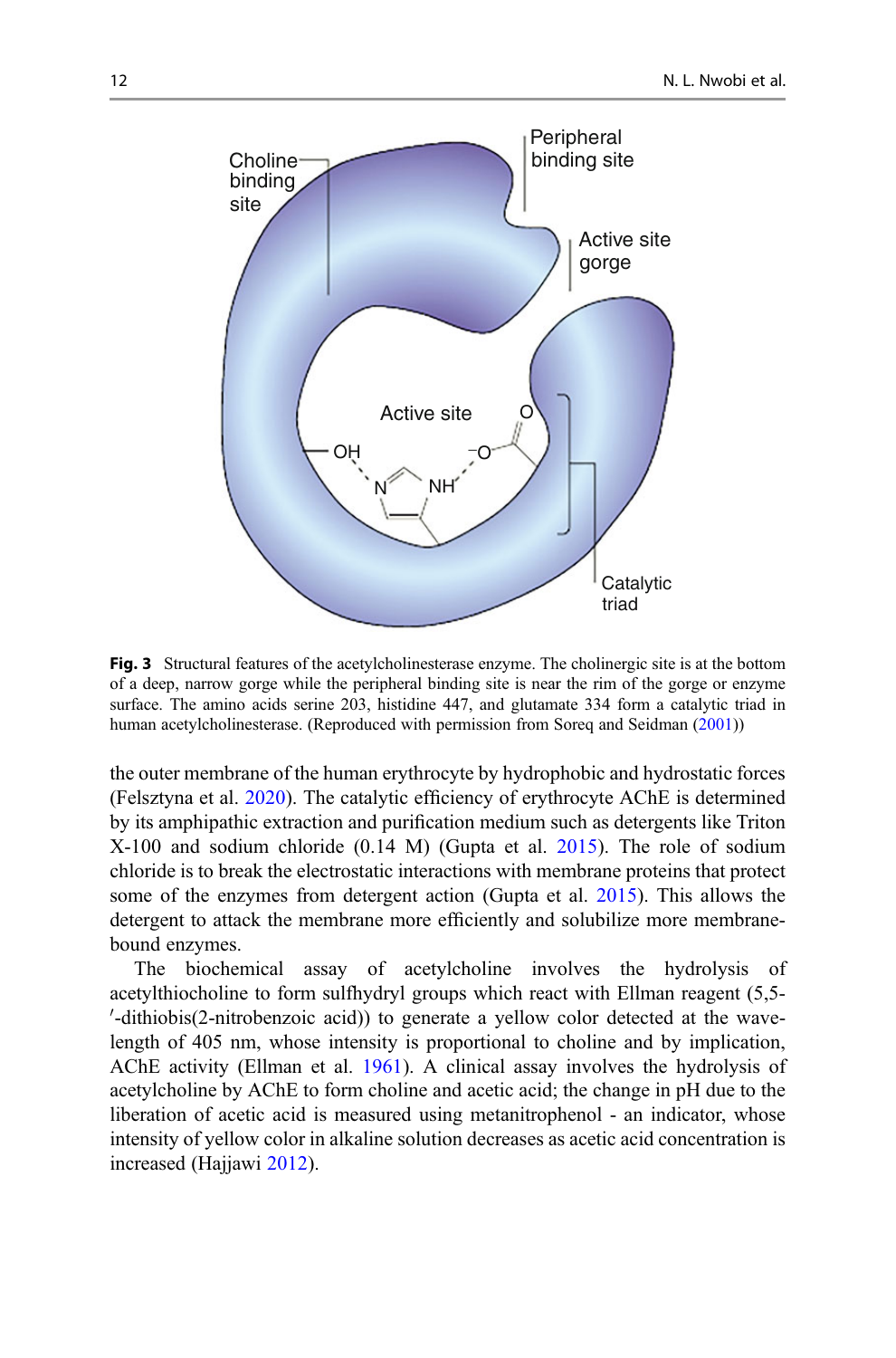## Erythrocyte Acetylcholinesterase in Biological Monitoring of Environmental Lead Exposure

Environmental lead exposure in association with its health risks, such as LIN, is an issue of serious concern. Hence, there is need for a continuous, accessible, reliable and sensitive monitoring of lead exposure particularly in the developing countries where exposure to lead recently appears more intense (Attina and Trasande [2013;](#page-19-0) Obeng-Gyasi [2019;](#page-21-0) WHO [2021](#page-22-0)). The lack of both human CNS cells or tissues and sensitive neurochemical indicators as well as ethical and practical considerations are the principal reasons the majority of the human research on LIN in the past relied greatly on neurobehavioral tests or electrophysiological measurements (Seppalainen [1988;](#page-21-0) Anger [1990](#page-19-0); Manzo et al. [1996](#page-20-0)). Although these methods may be highly valuable in the clinical setting as useful metrics in detecting/diagnosing behavioral changes and neurological disorders, they are unable to identify specific nervous system components affected by the neurotoxicant (Ademuyiwa et al. [2007](#page-18-0)). However, these limitations have been overcome through the use of direct biochemical methods involving promising peripheral alternatives that are not only present in more easily and ethically obtainable body fluids such as blood, but also exhibit biochemical signals of neurotransmission similar to those involved as neurotoxic targets in the CNS (Manzo et al. [1995](#page-20-0); Manzo et al. [1996;](#page-20-0) Ademuyiwa et al. [2007\)](#page-18-0). Thus, the extraneuronal enzyme – erythrocyte AChE, which is a prime candidate in this case – may be considered to be very useful in assessing exposure and response of the CNS when functional damage may not yet be apparent – silent neurotoxicity (Nwobi et al. [2019a](#page-20-0)). Several reports have shown that erythrocyte AChE exhibits similar characteristics with those of neuronal enzyme, correlates positively with brain AChE, and reflects neurochemical targets in the brain (Nehru and Sidhu [2001;](#page-20-0) Ademuyiwa et al. [2007;](#page-18-0) Lionetto et al. [2013;](#page-20-0) Gupta et al. [2015](#page-19-0)).

## Blood Lead Level Versus Erythrocyte Acetylcholinesterase in Lead-Induced Neurotoxicity

Although many sample matrices such as blood, bone, tooth, hair, nail, saliva, and urine have been studied, the most used biomarker of lead exposure is the blood lead level (BLL) (Sommar et al. [2014](#page-22-0)). However, BLL has been considered insufficiently sensitive owing to some limitations such as poor response to changes at increased lead exposure, as well as exhibition of large inter-individual difference in health response to a particular lead level. Blood lead level also has a short half-life of approximately 30 days; hence, it primarily reflects current exposures and inadequately assesses long-term risk such as LIN, which has a more insidious impact (Nwobi et al. [2019a](#page-20-0)). As a result, the early detection of LIN appears to be a significant concern of global magnitude and a critical area of research, thus necessitating a continuing search for its accessible and inexpensive biomarkers. Interestingly, erythrocyte AChE is promising in surmounting these limitations because it has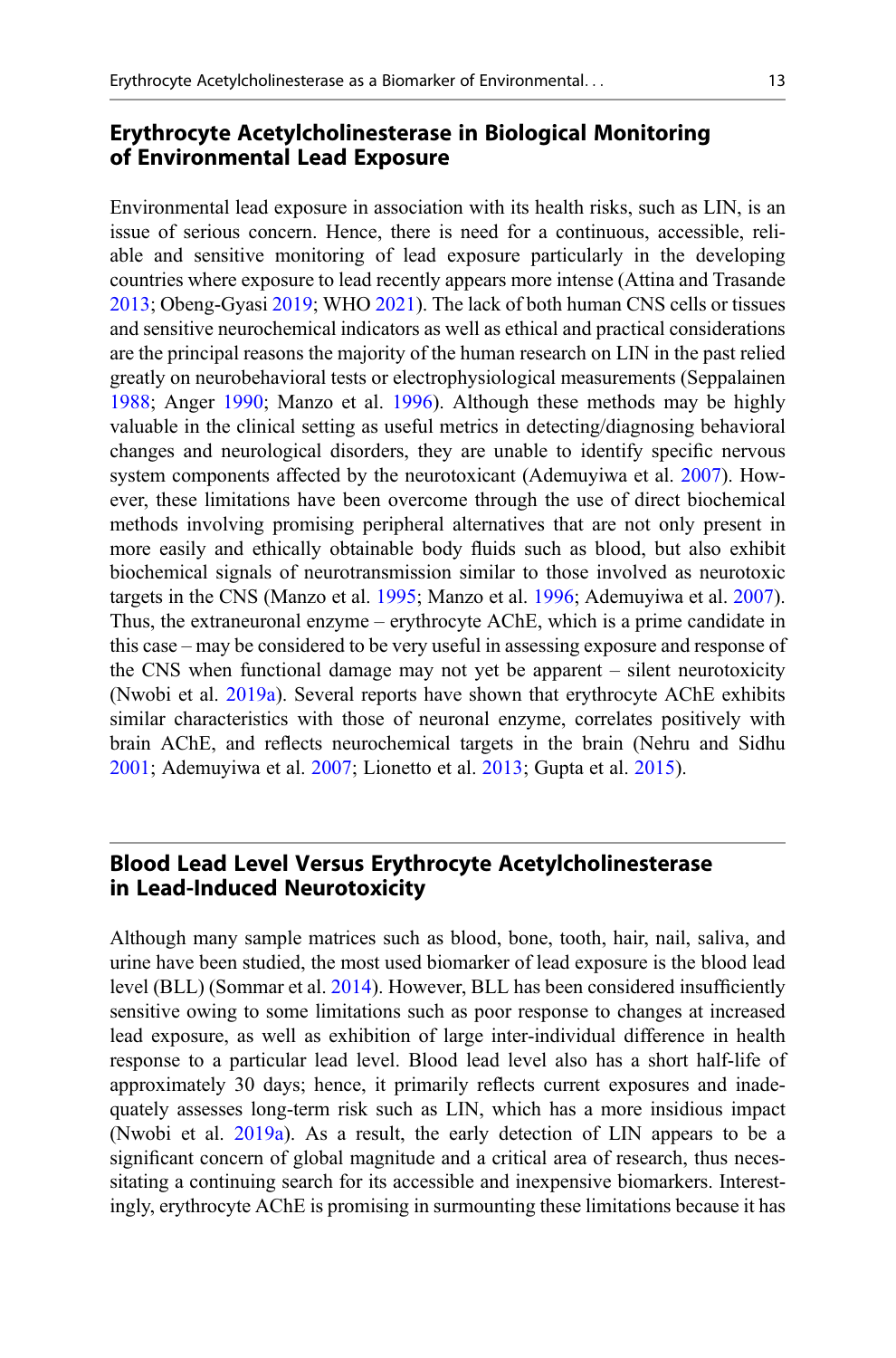a longer half-life of 2–3 months and its activity appears to be altered in LIN (Majidi et al. [2018](#page-20-0)).

Reports from animal models, humans, and in vitro investigations exist on the use of AChE as a surrogate biomarker for lead exposure (Ademuyiwa et al. [2007;](#page-18-0) Ani et al. [2007](#page-19-0); Reddy et al. [2007;](#page-21-0) Khan et al. [2009](#page-20-0); Gupta et al. [2015;](#page-19-0) Nwobi et al. [2019a](#page-20-0)). Lead has been reported to directly affect AChE activity in different brain regions such as the hippocampus, cerebellum, cortex, and midbrain, resulting in alteration in motor coordination activity and perturbation in cognitive behavior (Reddy et al. [2003;](#page-21-0) Ani et al. [2007](#page-19-0); Reddy et al. [2007\)](#page-21-0). A remarkable observation by these investigators is that the perturbation of AChE activity by lead persists even after the cessation of the stimulus exposure, underscoring the strength of the biological association between AChE and lead.

In an in vitro study by Gupta et al. [2015,](#page-19-0) the effect of various doses of lead on human erythrocyte AChE activity showed strong inhibition of the enzyme in a timedependent, uncompetitive manner (Gupta et al. [2015](#page-19-0)). This report also underscores the neurological far-reaching implication of lead exposure on AChE activity and biomarker of effect potential.

Ademuyiwa et al. [2007,](#page-18-0) reported lead inhibition on the activity of erythrocyte AChE in adult artisans occupationally exposed to lead in Abeokuta, Nigeria. The investigators suggested that erythrocyte AChE could be employed as a putative biomarker for lead exposure, specifically lead-induced cholinergic system alterations in individuals living in a lead-contaminated environment (Ademuyiwa et al. [2007\)](#page-18-0). In the same vein, Khan et al. [2009,](#page-20-0) investigated erythrocyte and plasma AChE activity in adult painters in Lucknow city, India, and reported that lead exposure, assessed by increased BLL, disrupted cholinergic function by remarkably inhibiting the erythrocyte AChE activity in the workers (Khan et al. [2009](#page-20-0)).

Nwobi et al. [2019a,](#page-20-0) investigated the potential role of BLL, erythrocyte AChE activity, and intelligence quotient in the early identification of LIN in apparently healthy children that had elevated BLL, an indication of environmental lead expo-sure based on ACCLPP [2012](#page-18-0). However, their findings showed increased erythrocyte AChE activity which associated positively with BLL (Fig. [4](#page-14-0)) and negatively with intelligence quotient (Nwobi et al. [2019a\)](#page-20-0). Thus, suggesting that erythrocyte AChE may be useful for the early identification of childhood lead exposure and LIN.

## The Possible Mechanisms Surrounding the Interference of Lead with Erythrocyte Acetylcholine Activity

The mechanisms surrounding the interference of lead with erythrocyte AChE activity so far appear to be incompletely elucidated, and no one unifying molecular explanation has been proposed to explain it. As a result, various research groups have proposed or speculated on plausible molecular pathways. Some investigators have associated the altered erythrocyte AChE activity in lead exposure to the effect of free radicals generated by lead (Tsakiris et al. [2000;](#page-22-0) Khan et al. [2009\)](#page-20-0). Although some authors have linked the altered AChE activity to the effect of binding of lead to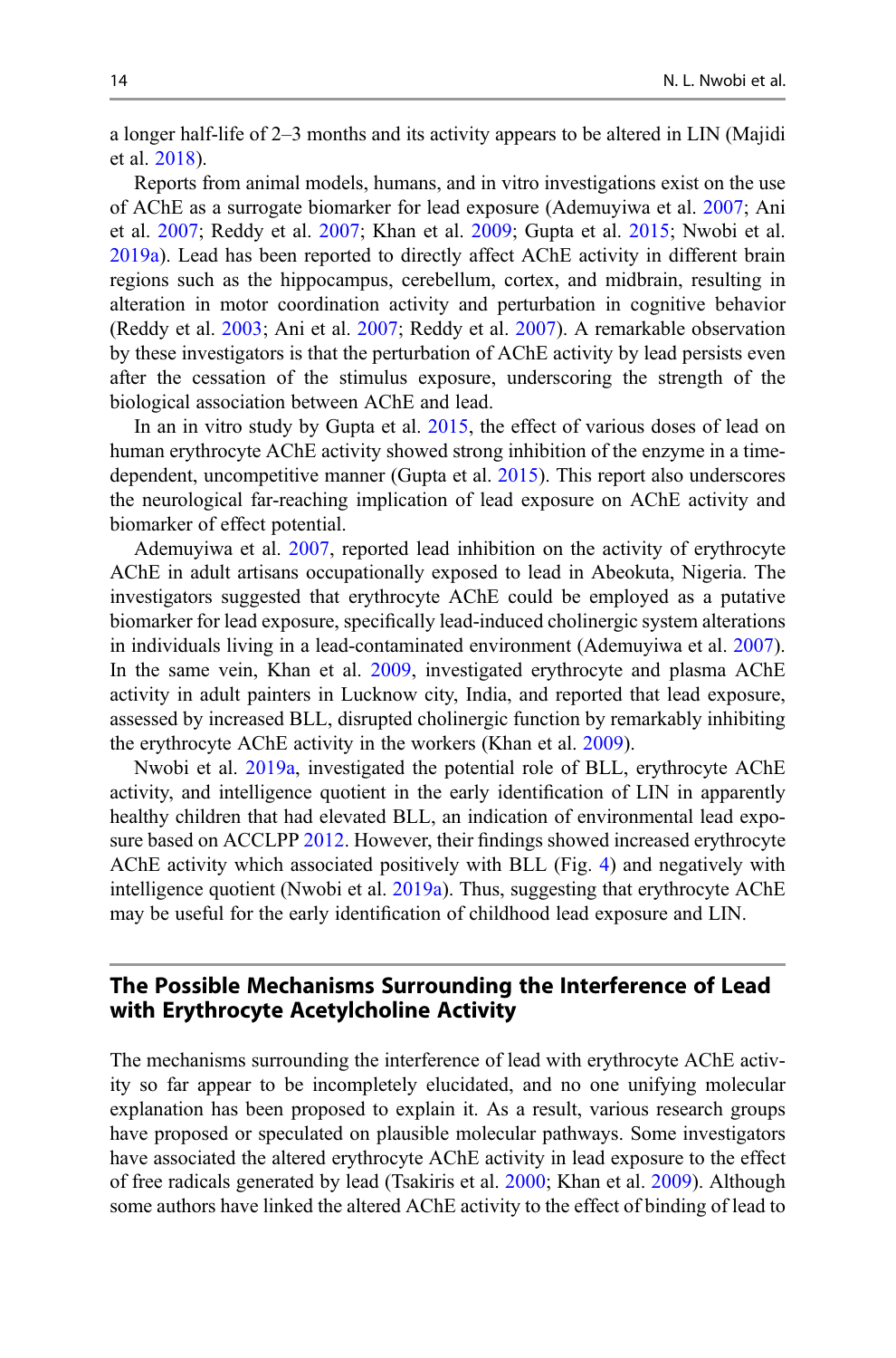<span id="page-14-0"></span>

Fig. 4 Scatter plot showing linear relationship between blood lead level (BLL) and erythrocyte acetylcholinesterase (AChE) activity in children in Ibadan, Nigeria. (Reproduced from Nwobi et al. ([2019a](#page-20-0)))

the thiol group in the enzyme (Phyu and Tangpong [2014](#page-21-0)), others have argued that erythrocyte AChE does not contain free thiol groups in its structure to which lead could bind (Rosenberry [1975\)](#page-21-0). However, most recently, the alteration in erythrocyte AChE activity has been linked to the displacement of nutritionally essential metals such as calcium, from their protein-binding sites by lead (Anetor et al. [2002](#page-18-0); Sharma et al. [2015](#page-22-0); Nwobi et al. [2019\)](#page-20-0).

The structure of AChE may shed more light on the AChE-lead interaction. It has been reported that the tertiary structure of the EF-hand regions of AChE corresponds closely to the well-characterized EF-hand motifs of calcium-binding proteins such as calmodulin, suggesting that divalent cations may be critical to the folding, maintenance of structure, function, and activity of AChE (Tsigelny et al. [2000](#page-22-0)). Other divalent metals such as lead can also bind to EF-hand motifs of calcium-binding proteins (McPhalen et al. [1991\)](#page-20-0). Lead, a toxic metal, at low concentration has been reported to increase the activity of calcium-binding protein, which on the other hand is inhibited at higher concentration of lead (Kasten-Jolly and Lawrence [2018\)](#page-20-0).

This could explain at least in part, the lead-induced increase in erythrocyte AChE activity in school children reported by Nwobi et al. [\(2019](#page-20-0)), which appeared not to be in line with the findings of other researchers who worked on occupationally exposed adults but reported lead-induced inhibition of AChE activity (Ademuyiwa et al. [2007;](#page-18-0) Khan et al. [2009\)](#page-20-0). This explanation seems plausible for two reasons. First, Nwobi et al. ([2019\)](#page-20-0) recruited children that were not occupationally exposed to lead compared to other researchers that employed occupationally exposed adult workers. Second, the mean BLL in the children recruited by Nwobi et al. ([2019\)](#page-20-0) was quite small, 0.4 μmol/L (8.3 μg/dL), compared to the mean BLL of occupationally exposed workers, 35 μg/dL and 21 μg/dL, reported by Ademuyiwa et al. [\(2007](#page-18-0)) and Khan et al. ([2009\)](#page-20-0), respectively. Reports have shown that the activity of AChE reduces at high substrate levels, which by corollary may imply high lead level (Mallender et al. [2000;](#page-20-0) Rosenberry et al. [2017](#page-21-0)). This may further explain why the erythrocyte AChE, which was exposed to low lead level compared to the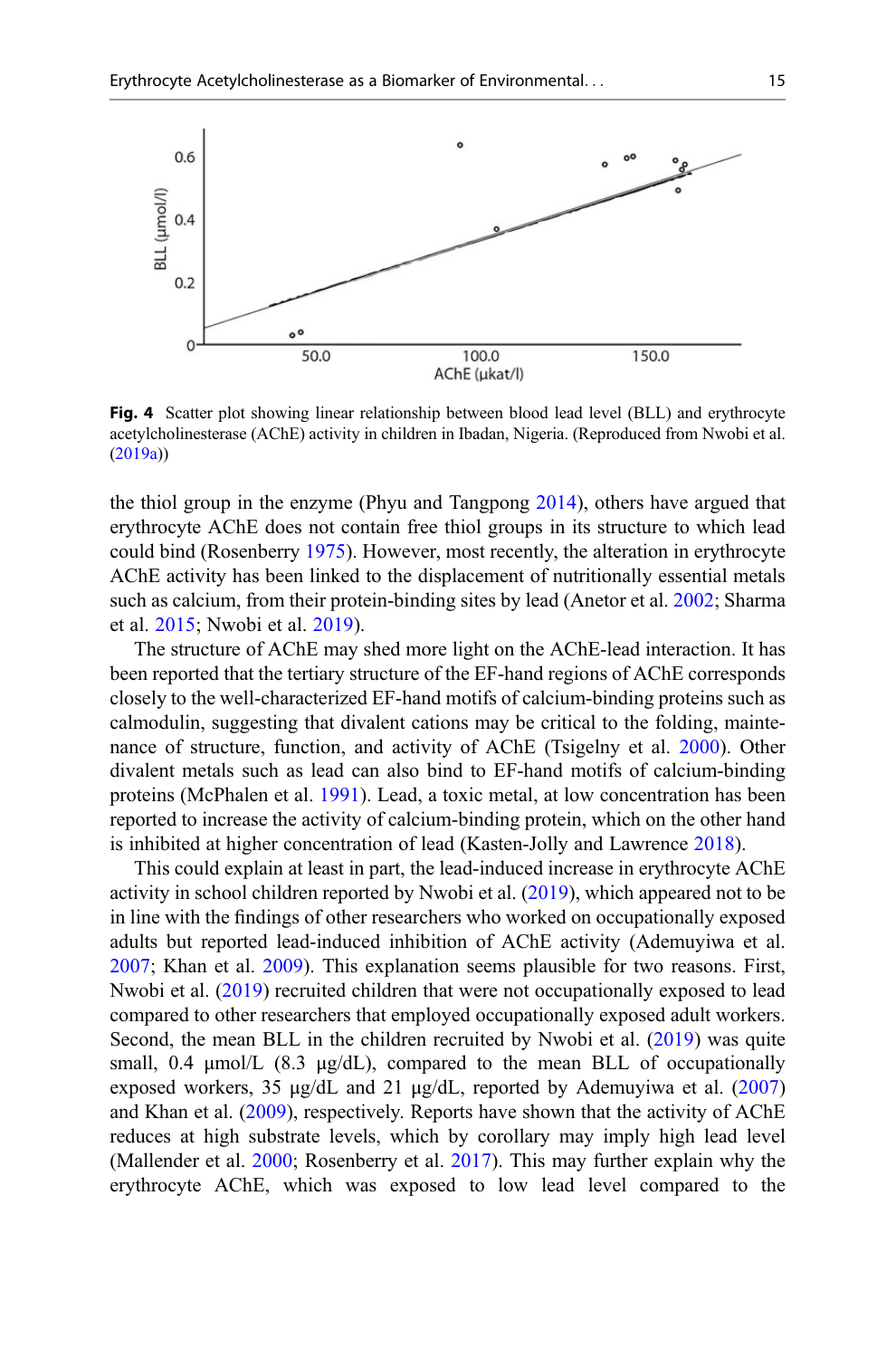occupationally exposed adults, positively correlated with the BLL in Nwobi et al. [2019a](#page-20-0). However, these reports underscore the need for more population-based studies to compare the effect of low and high level of lead exposure on erythrocyte AChE in children and adults.

## Application of Erythrocyte Acetylcholinesterase to Prognosis

The application of erythrocyte AChE as a biomarker of environmental lead exposure may imply higher correlation with brain AChE activity and longer time of interaction with lead, permitting reliable detection of lead for a longer period after exposure. Hence, erythrocyte AChE could be considered an important promising index to determine the degree of environmental lead exposure and LIN as well as a monitoring alternative to BLL, a conventional biomarker of lead exposure. However, so far, it is not yet completely clear to what extent the data from erythrocyte AChE activity may be superior to the information obtained from the measurements of BLL regarding their usefulness as putative biomarkers of environmental lead exposure due to the following reasons:

- 1. There is inconsistent result on the erythrocyte AChE activity on exposure to low and high lead exposure, necessitating further research to identify low concentration cut-off at which lead activates the enzyme activity and high concentration cut-off at which the lead inhibits the enzyme activity.
- 2. Erythrocyte AChE also shows sensitivity to other environmental contaminants other than lead (Frasco et al. [2005;](#page-19-0) Phyu and Tangpong [2014;](#page-21-0) Fu et al. [2018\)](#page-19-0), implying that the combinations of different environmental contaminants may exert additive or synergistic inhibitory effect on erythrocyte AChE activity. As a result, the changes in the activity of this enzyme may be interpreted as an integrative measurement of the overall neurotoxic risk posed by the load of all the bioavailable environmental contaminants rather than just lead.
- 3. Erythrocyte AChE activity may also be altered by some health conditions such as pregnancy, anemia, bleeding, and reticulocytosis, which may confound the evaluation and interpretation of enzyme activity (Auf der Heide [2007](#page-19-0)).

Clearly, it is pertinent to consider or resolve the foregoing confounding issues before erythrocyte AChE can be accepted as an alternative biomarker that is superior to the use of BLL for the assessment of environmental lead exposure.

# Application of Erythrocyte Acetylcholinesterase to Other Conditions

Erythrocyte AChE plays diverse significant roles in health and diseases (Saldanha [2017\)](#page-21-0). This enzyme aids in the preservation of erythrocyte shape and size as well as serves as a marker of membrane integrity (Gupta et al. [2015](#page-19-0)). It is also involved as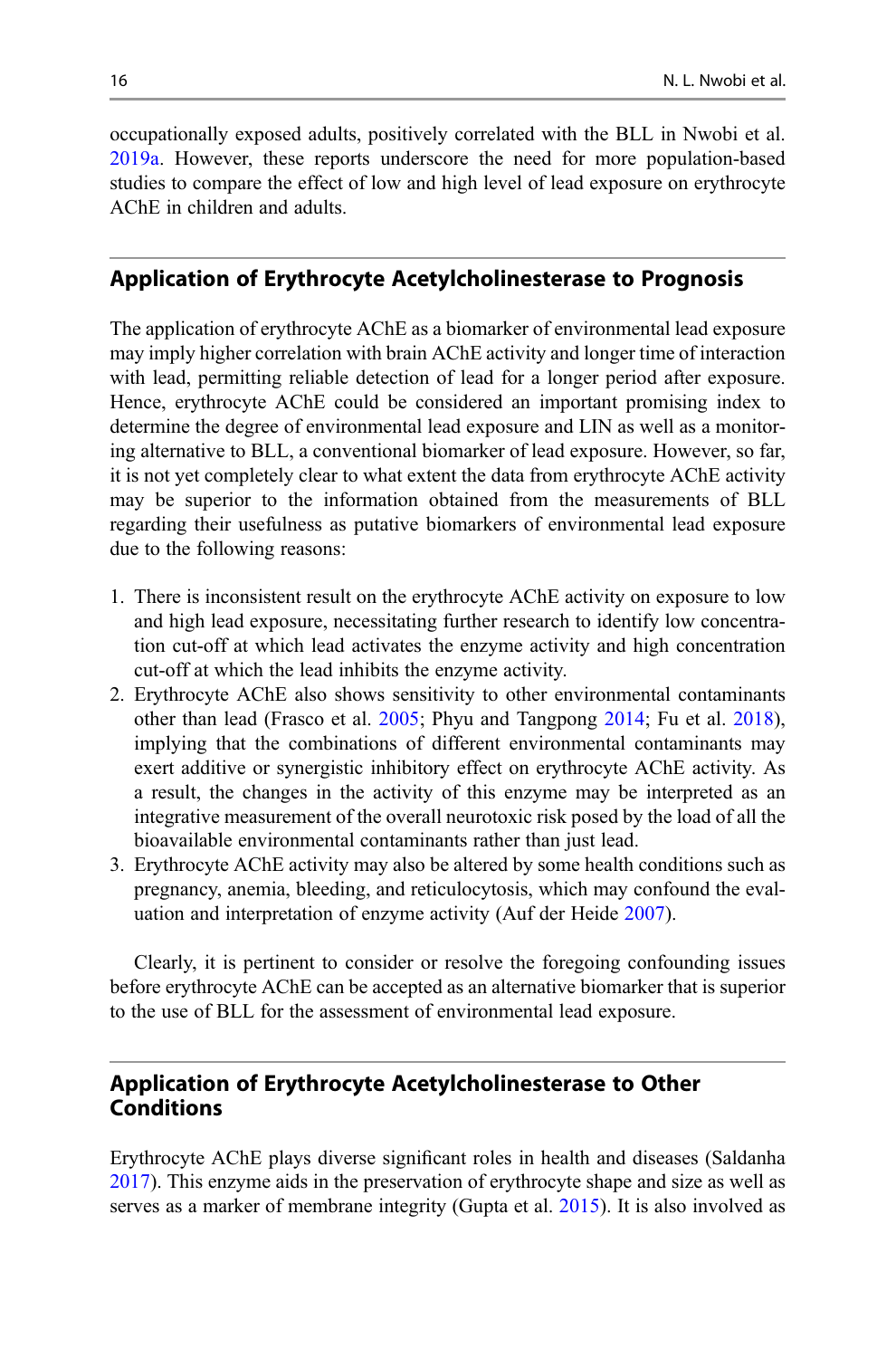the Yt antigen of the Cartwright blood group and has been linked to the expression of hemoglobin (Bartels et al. [1993](#page-19-0)).

The activity of erythrocyte AChE declines as erythrocytes age, and it likewise reduces with age in people as oxidative stress rises in response to increasing age (Prall et al. [1998](#page-21-0); Saldanha [2017](#page-21-0)). Erythrocyte AChE enzyme activity increases in healthy females compared to males (Hilário et al. [2003;](#page-20-0) Saldanha [2017\)](#page-21-0). These gender-related changes in the enzyme's activity and the fluidity of the membrane hydrophobic area under the impact of adrenaline may explain, at least in part, the differences in responses, attitudes, and behaviors under stress circumstances between men and women (Hilário et al. [2003;](#page-20-0) Saldanha [2017\)](#page-21-0). These differences may hold some useful promise in the management of diseases and medication reactions, at least at the cellular level.

Increased erythrocyte AChE activity has been linked with Parkinson's disease, essential hypertension, glaucoma, retinal vasculitis, amyotrophic lateral sclerosis, and Hirschsprung's disease, implying that this enzyme is significantly involved in inflammation (Silva-Herdade and Saldanha [2013;](#page-22-0) Saldanha [2017\)](#page-21-0). Decreased erythrocyte AChE activity has been reported in patients with type 1 diabetes as well as individuals with paroxysmal nocturnal hemoglobinuria, which put them at risk of complement system lysis (Suhail and Rizvi [1989;](#page-22-0) Ueda et al. [1990\)](#page-22-0). Decreased erythrocyte AChE activity has also been observed in farmers that are exposed to pesticides. This could result from the direct harmful effects of the pesticides on the integrity of the erythrocyte membrane (Lozano-Paniagua et al. [2016](#page-20-0)). It is also noteworthy that there is the need to rule out these confounders while considering erythrocyte AChE as a promising and reliable biomarker of environmental lead exposure or LIN.

## Mini-Dictionary of Terms

- Acetylcholine: A major neurotransmitter in the cholinergic system.
- Acetylcholinesterase: A cholinergic enzyme (also known as true cholinesterase) that rapidly hydrolyzes acetylcholine into acetic acid and choline, thereby terminating its action and ensuring the intermittence of nerve impulses.
- Blood lead level: The most commonly used biomarker of lead exposure that represents absorbed doses of lead.
- Central nervous system: The part of the nervous system that consists of the brain and spinal cord as well as coordinates the activity of the entire nervous system.
- Erythrocyte: A red blood cell, which in humans, is a biconcave, nonnucleated disc that contains the pigment hemoglobin, which imparts the red color to blood as well as transports oxygen and carbon dioxide to and from the tissues.
- Lead: A heavy metal that is a prime ubiquitous environmental and occupational toxicant as well as a multiorgan poison.
- Lead-induced neurotoxicity: The alteration of the normal activity of the central nervous system or damage to it, because of exposure to lead.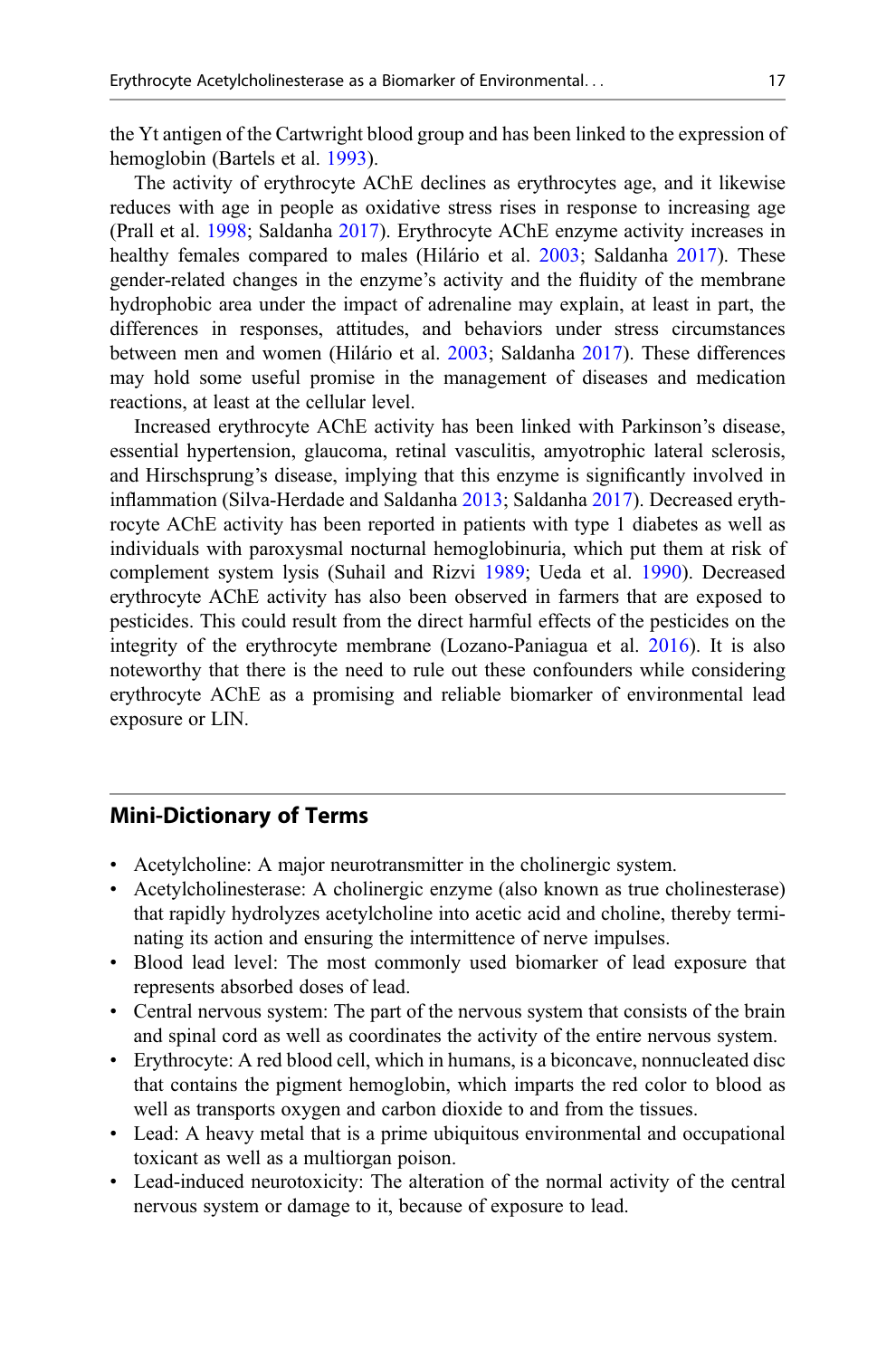# Key Facts of Environmental Lead Exposure

- Lead is a prime ubiquitous environmental contaminant as well as a multiorgan poison.
- Major routes of lead exposure include ingestion, inhalation, and dermatological contact.
- Blood lead level is the most commonly used biomarker of lead exposure.
- The contemporary population's body lead burden is 500–1000 times more than that of their preindustrial forebears (WHO [2010\)](#page-22-0).
- Lead exposure is responsible for 900,000 deaths, loss of 21.7 million years of healthy life, 62.5% of developmental intellectual disability of unclear etiology, 8.2% of hypertensive heart disease, 7.2% of the ischemic heart disease, and 5.65% of stroke in the world (IHME [2019](#page-20-0)).
- The global cost of lead exposure in children is projected to be \$977 billion per year or 1.20% of global GDP (Attina and Trasande [2013](#page-19-0)).

# Key Facts of Erythrocyte Acetylcholinesterase as a Biomarker of Environmental Lead Exposure

- Lead-induced neurotoxicity is the most deleterious effect of lead exposure and could manifest as alteration in cholinergic neurotransmission.
- Erythrocyte acetylcholinesterase is an extra neuronal enzyme that is similar to the brain acetylcholinesterase and represents neurochemical targets in the brain.
- The structure of this enzyme shows an acylation site for binding of acetylcholine and a peripheral site where lead could bind.
- The applicability of erythrocyte acetylcholinesterase activity as a biomarker of environmental lead exposure should be independently confirmed by the use of blood lead level or other molecular approaches.

# Summary Points

- Lead is a prime, toxic, ubiquitous environmental contaminant and multiorgan poison that poses significant health challenge, particularly in developing countries, which also bear the brunt of the associated health and socioeconomic implications.
- One of the most recognized deleterious effects of lead exposure is neurotoxicity particularly in the central nervous system.
- Blood lead level is the commonly used marker of lead exposure but has been considered insufficiently sensitive owing to some limitations such as poor response to changes at increased lead exposure, exhibition of large interindividual difference in health response to a particular lead level, and possession of a short half-life of approximately 30 days, which make it primarily reflect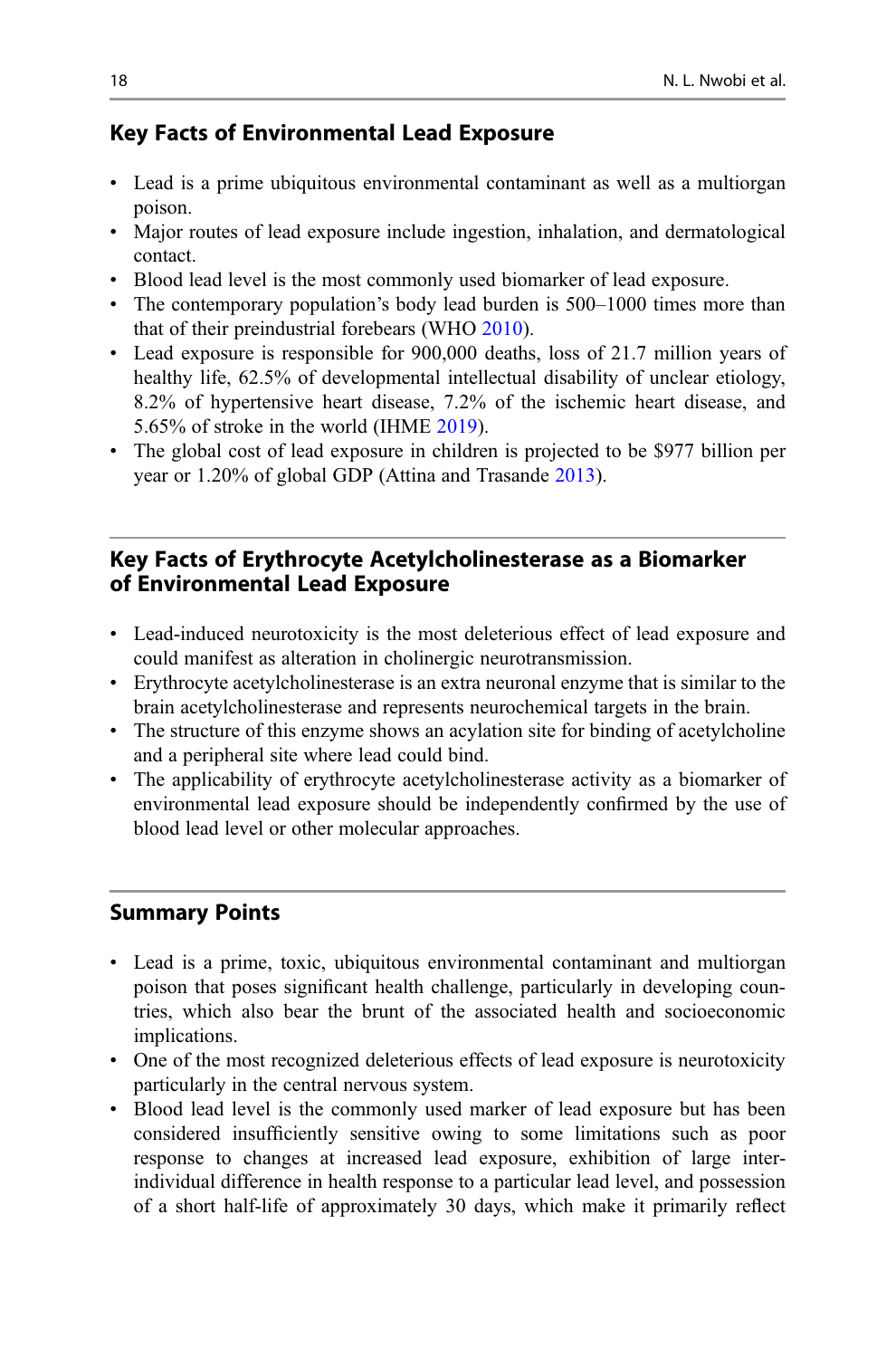<span id="page-18-0"></span>current exposures and inadequately assesses long-term risk such as led-induced neurotoxicity, which has a more insidious impact.

- However, the extraneural enzyme erythrocyte acetylcholinesterase appears to be an important tool to determine the degree of environmental lead exposure and lead-induced neurotoxicity because it implies higher correlation with brain acetylcholinesterase activity, represents neurochemical targets in brain, and has longer time of interaction with lead, which allows reliable detection of lead for a longer period after exposure, unlike blood lead level.
- It is note-worthy that the applicability of erythrocyte acetylcholinesterase in this regard appears to have some confounding factors, which may interfere with the evaluation and interpretation of enzyme activity; it shows sensitivity to other environmental contaminants apart from lead, its activity may differ on exposure to low and high lead exposure, and it may be altered by some health conditions.
- It is pertinent to consider and resolve the above limitations before accepting erythrocyte acetylcholinesterase as a sufficiently reliable, specific, and sensitive biomarker for environmental lead exposure and lead-induced neurotoxicity.
- Hence, at the moment, although erythrocyte acetylcholinesterase appears to hold some promise as a useful biomarker of environmental lead exposure and leadinduced neurotoxicity, its activity should be verified independently using blood lead levels or other molecular approaches.

## Cross-References

▶ [Biomarkers of Lead Exposure: Platforms and Analysis](http://link.springer.com/search?facet-eisbn=978-3-030-87225-0&facet-content-type=ReferenceWorkEntry&query=Biomarkers of Lead Exposure: Platforms and Analysis)

## References

- Ademuyiwa OU, Ugbaja RN, Rotimi SO, et al. Erythrocyte acetylcholinesterase activity as a surrogate indicator of lead-induced neurotoxicity in occupational lead exposure in Abeokuta, Nigeria. Environ Toxicol Pharmacol. 2007;24(2):183–8.
- Advisory Committee on Childhood Lead Poisoning Prevention (ACCLPP). Low-level lead exposure harms children: a renewed call for primary prevention. (2012). [http://www.cdc.gov/nceh/](http://www.cdc.gov/nceh/lead/ACCLPP/Final_Document_030712.pdf) [lead/ACCLPP/Final\\_Document\\_030712.pdf.](http://www.cdc.gov/nceh/lead/ACCLPP/Final_Document_030712.pdf) Accessed 15 Nov 2021.
- Agency for Toxic Substances and Disease Registry (ATSDR). Toxicological profile for lead. (2020). [https://wwwn.cdc.gov/TSP/ToxPro](https://wwwn.cdc.gov/TSP/ToxProfiles/ToxProfiles.aspx?id=96&tid=22)files/ToxProfiles.aspx?id=[96&tid](https://wwwn.cdc.gov/TSP/ToxProfiles/ToxProfiles.aspx?id=96&tid=22)=[22](https://wwwn.cdc.gov/TSP/ToxProfiles/ToxProfiles.aspx?id=96&tid=22). Accessed 12 Dec 2021.
- Al Osman M, Yang F, Massey IY. Exposure routes and health effects of heavy metals on children. Biometals. 2019;32(4):563–73.
- Anetor JI, Adeniyi FAA, Tailor GOL. Neurotoxic implications of some biochemical changes in lead workers. Afr J Med Pharm Sci. 2002;6:33–9.
- Anetor JI, Anetor G, Iyanda A, et al. Environmental chemicals and human neurotoxicity: magnitude, prognosis and markers. Afr J Biomed Res. 2008;11:1–12.
- Anetor JI, Igharo OG, Anetor GO, et al. The Zamfara lead poisoning episode in Nigeria: an indication for children's environmental toxicology and micronutrient Centre. Toxicol Digest. 2016;1:23–33.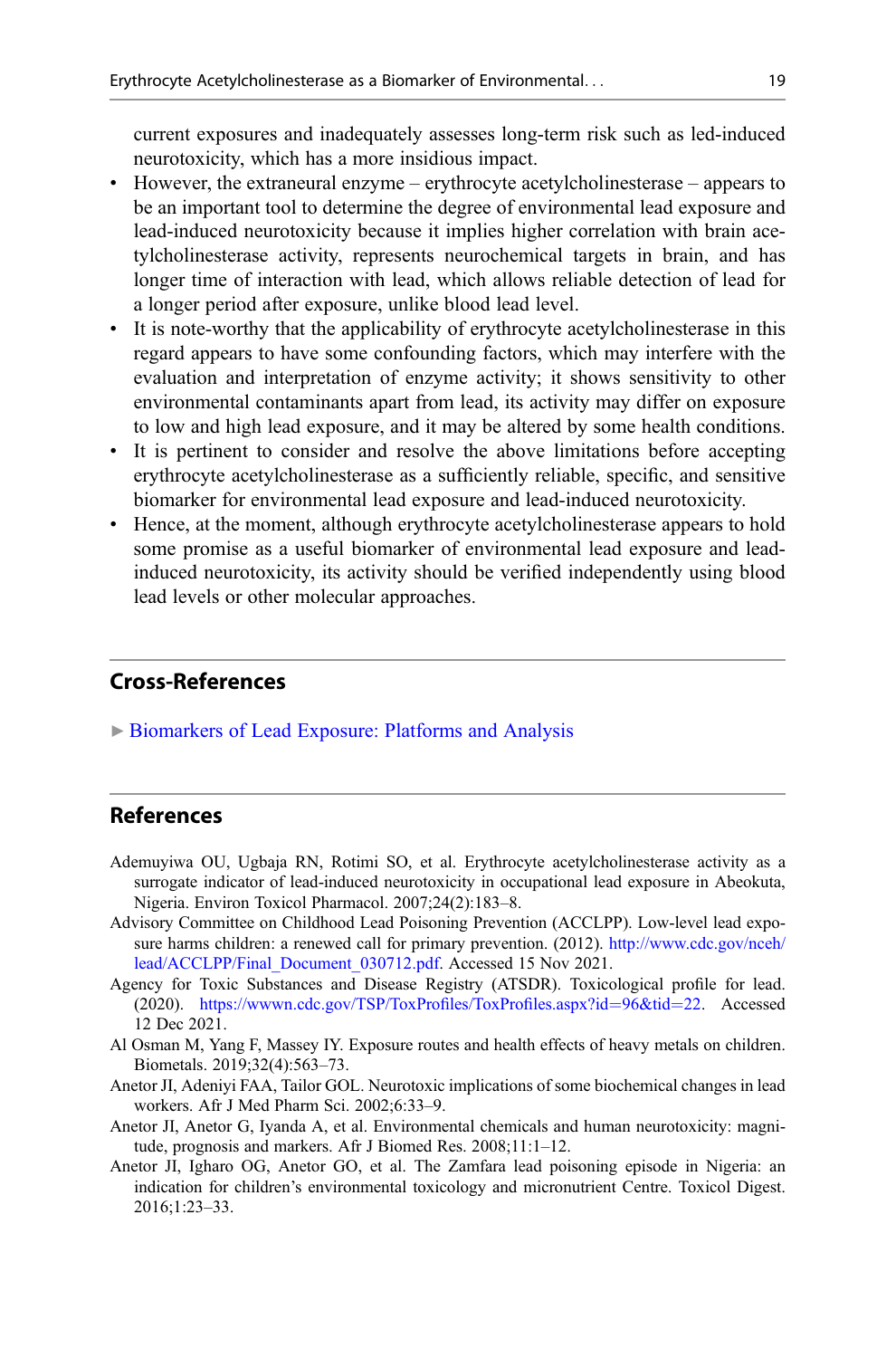- <span id="page-19-0"></span>Anger WK. Worksite behavioral research: results, sensitive methods, test batteries and the transition from laboratory data to human health. Neurotoxicology. 1990;11:629–720.
- Ani M, Moshtaghie AA, Aghadavood M. Protective effects of selenium and zinc on the brain acetyl cholinesterase activity in lead intoxified rat. Res Pharm Sci. 2007;1(2):80–4.
- Assis CR, Linhares AG, Cabrera MP, et al. Erythrocyte acetylcholinesterase as biomarker of pesticide exposure: new and forgotten insights. Environ Sci Pollut Res Int. 2018;25(19): 18364–76.
- Attina TM, Trasande L. Economic costs of childhood lead exposure in low-and middle-income countries. Environ Health Perspect. 2013;121:1097–102.
- Auf der Heide E. Cholinesterase inhibitors: including pesticides & chemical warfare nerve agents section. (2007). [https://scholar.google.com/scholar?hl](https://scholar.google.com/scholar?hl=en&as_sdt=0%2C5&q=Case+studies+in+Environmental+Medicine+cholinesterase+inhibitors%3A+including+pesticides+and+chemical+warfare+nerve+agents&btnG=)=[en&as\\_sdt](https://scholar.google.com/scholar?hl=en&as_sdt=0%2C5&q=Case+studies+in+Environmental+Medicine+cholinesterase+inhibitors%3A+including+pesticides+and+chemical+warfare+nerve+agents&btnG=)=[0%2C5&q](https://scholar.google.com/scholar?hl=en&as_sdt=0%2C5&q=Case+studies+in+Environmental+Medicine+cholinesterase+inhibitors%3A+including+pesticides+and+chemical+warfare+nerve+agents&btnG=)=[Case+studies](https://scholar.google.com/scholar?hl=en&as_sdt=0%2C5&q=Case+studies+in+Environmental+Medicine+cholinesterase+inhibitors%3A+including+pesticides+and+chemical+warfare+nerve+agents&btnG=) [+in+Environmental+Medicine+cholinesterase+inhibitors%3A+including+pesticides+and](https://scholar.google.com/scholar?hl=en&as_sdt=0%2C5&q=Case+studies+in+Environmental+Medicine+cholinesterase+inhibitors%3A+including+pesticides+and+chemical+warfare+nerve+agents&btnG=) [+chemical+warfare+nerve+agents&btnG](https://scholar.google.com/scholar?hl=en&as_sdt=0%2C5&q=Case+studies+in+Environmental+Medicine+cholinesterase+inhibitors%3A+including+pesticides+and+chemical+warfare+nerve+agents&btnG=)=. Accessed 22 Jan 2022.
- Bartels CF, Zelinski T, Lockridge O. Mutation at codon 322 in the human acetylcholinesterase (ACHE) gene accounts for YT blood group polymorphism. Am J Hum Genet. 1993;52(5):928– 36.
- Bressler J, Goldstein GW. Mechanism of lead neurotoxicity. Biochem Pharmacol. 1991;41:479–84.
- Charkiewicz AE, Backstrand JR. Lead toxicity and pollution in Poland. Int J Environ Res Public Health. 2020;17(12):4385. [https://doi.org/10.3390/ijerph17124385.](https://doi.org/10.3390/ijerph17124385)
- Chowdhury R, Ramond A, O'Keeffe LM, et al. Environmental toxic metal contaminants and risk of cardiovascular disease: systematic review and meta-analysis. BMJ. 2018;362 [https://doi.org/10.](https://doi.org/10.1136/bmj.k3310) [1136/bmj.k3310](https://doi.org/10.1136/bmj.k3310).
- Ciaccio C, Coletta A, Coletta M. Role of hemoglobin structural-functional relationships in oxygen transport. Mol Asp Med. 2021;2021 [https://doi.org/10.1016/j.mam.2021.101022.](https://doi.org/10.1016/j.mam.2021.101022)
- Crump KS, Van Landingham C, Bowers TS et al (2013) A statistical reevaluation of the data used in the Lanphear et al (2005) pooled-analysis that related low levels of blood lead to intellectual deficits in children. Crit Rev Toxicol 43(9):785–799.
- Dutta S, Gorain B, Choudhury H, et al. Environmental and occupational exposure of metals and female reproductive health. Environ Sci Pollut Res Int. 2021; [https://doi.org/10.1007/s11356-](https://doi.org/10.1007/s11356-021-16581-9) [021-16581-9](https://doi.org/10.1007/s11356-021-16581-9).
- Ellman GL, Courtney KD, Andres V Jr, et al. A new and rapid colorimetric determination of acetylcholinesterase activity. Biochem Pharmacol. 1961;7(2):88–95.
- Fang Y, Lu L, Liang Y, et al. Signal transduction associated with lead-induced neurological disorders: a review. Food Chem Toxicol. 2021; [https://doi.org/10.1016/j.fct.2021.112063.](https://doi.org/10.1016/j.fct.2021.112063)
- Felsztyna I, Turina AV, Perillo MA, et al. Sensing molecular organizational changes through the catalytic activity of acetylcholinesterase from erythrocyte membranes in Langmuir-Blodgett films. Biochim Biophys Acta Biomembr. 2020;1862(5) [https://doi.org/10.1016/j.bbamem.2020.](https://doi.org/10.1016/j.bbamem.2020.183188) [183188](https://doi.org/10.1016/j.bbamem.2020.183188).
- Frasco MF, Fournier D, Carvalho F, et al. Do metals inhibit acetylcholinesterase (AChE)? Implementation of assay conditions for the use of AChE activity as a biomarker of metal toxicity. Biomarkers. 2005;10(5):360–75.
- Fu H, Xia Y, Chen Y, et al. Acetylcholinesterase is a potential biomarker for a broad spectrum of organic environmental pollutants. Environ Sci Technol. 2018;52(15):8065–74.
- Galadima A, Okoronkwo MU, Mustapha DG, et al. Petrol in Nigeria: a fuel or a killer? Is shift to hydroisomerisation not overdue? Elixir Pollut. 2012;43:6893–7.
- Gambelunghe A, Sallsten G, Borné Y, et al. Low-level exposure to lead, blood pressure, and hypertension in a population based cohort. Environ Res. 2016;149:157–63.
- Godwin HA. The biological chemistry of lead. Curr Opin Chem Biol. 2001;5(2):223–7.
- Goldstein GW. Neurologic concepts of lead poisoning in children. Pediatr Ann. 1992;21(6):384–8.
- Gupta VK, Pal R, Siddiqi NJ, et al. Acetylcholinesterase from human erythrocytes as a surrogate biomarker of lead induced neurotoxicity. Enzyme Res. 2015; [https://doi.org/10.1155/2015/](https://doi.org/10.1155/2015/370705) [370705](https://doi.org/10.1155/2015/370705).
- Hajjawi OS. Acetylcholinesterase in human red blood cells. Eur J Sci Res. 2012;75(4):510–22.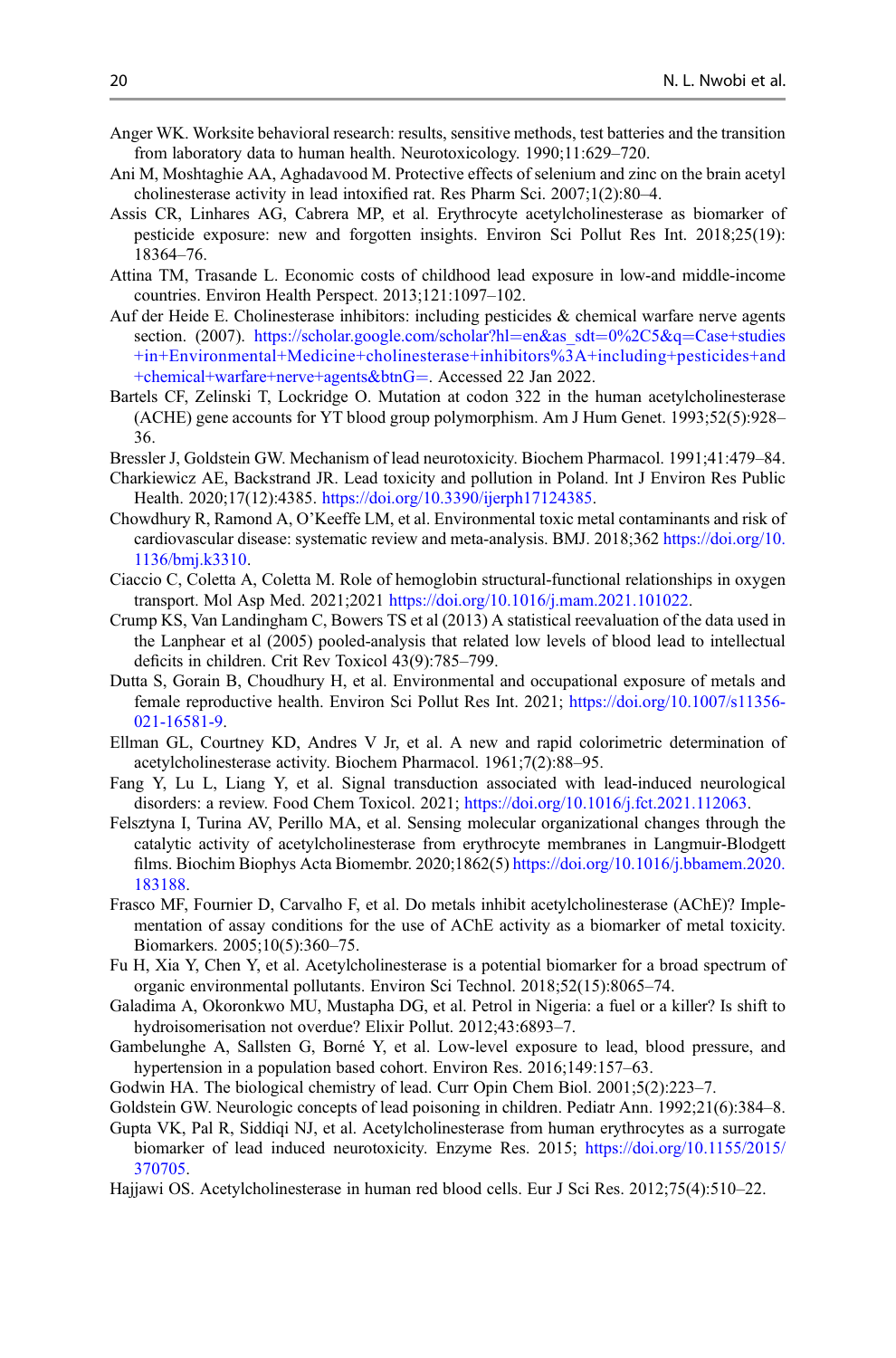- <span id="page-20-0"></span>Hilário S, Saldanha C, Silva JME. An in vitro study of adrenaline effect on human erythrocyte properties in both gender. Clin Hemorheol Microcirc. 2003;28(2):89–98.
- Hsu YK, Sabatini BJ. A geochemical characterization of lead ores in China: an isotope database for provenancing archaeological materials. PLoS One. 2019;14(4):e0215973.
- Huerta-Ocampo I, Dautan D, Gut NK, et al. Whole-brain mapping of monosynaptic inputs to midbrain cholinergic neurons. Sci Rep. 2021;11(1):1–4.
- Institute for Health Metrics and Evaluation (IHME). University of Washington. (2019). [https://](https://globalhealth.washington.edu/focus-area/health-metrics-and-evaluation) [globalhealth.washington.edu/focus-area/health-metrics-and-evaluation](https://globalhealth.washington.edu/focus-area/health-metrics-and-evaluation). Accessed 11 Dec 2021.
- Johnson JL, Thomas JL, Emani S. Measuring carbamoylation and decarbamoylation rate constants by continuous assay of AChE. Chem Biol Interact. 2005;157–158:384–5. [https://doi.org/10.](https://doi.org/10.1016/j.cbi.2005.10.066) [1016/j.cbi.2005.10.066](https://doi.org/10.1016/j.cbi.2005.10.066).
- Jung W, Kim Y, Lihm H, et al. Associations between blood lead, cadmium, and mercury levels with hyperuricemia in the Korean general population: a retrospective analysis of population-based nationally representative data. Int J Rheum Dis. 2019;22(8):1435–44.
- Kasten-Jolly J, Lawrence DA. The cationic (calcium and lead) and enzyme conundrum. J Toxicol Environ Health B Crit Rev. 2018;21(6–8):400–13.
- Khan MI, Mahdi AA, Islam N, et al. Assessment of erythrocyte acetylcholine esterase activities in painters. Indian J Occup Environ Med. 2009;13(1):23–7.
- Kordas K, Burganowski R, Roy A, et al. Nutritional status and diet as predictors of children's lead concentrations in blood and urine. Environ Int. 2018;111:43–51.
- Lionetto MG, Caricao R, Calisi A, et al. Acetylcholinesterase as a biomarker in environmental and occupational medicine: new insights and future perspectives. Biomed Res Int. 2013;2013: 321213. <https://doi.org/10.1155/2013/321213>.
- Lozano-Paniagua D, Gómez-Martín A, Gil F, et al. Activity and determinants of cholinesterases and paraoxonase-1 in blood of workers exposed to non-cholinesterase inhibiting pesticides. Chem Biol Interact. 2016;259:160–7.
- Ma Y, He X, Qi K, et al. Effects of environmental contaminants on fertility and reproductive health. J Environ Sci. 2019;77:210–7.
- Majidi M, Delirrad M, Banagozar MA, et al. Cholinesterase level in erythrocyte or serum: which is more predictive of the clinical outcome in patients with acute organophosphate poisoning? Iran J Toxicol. 2018;12(5):23–6.
- Mallender WD, Szegletes T, Rosenberry TL. Acetylthiocholine binds to asp74 at the peripheral site of human acetylcholinesterase as the first step in the catalytic pathway. Biochemistry. 2000;39 (26):7753–63.
- Manzo L, Castoldi AF, Coccini T, et al. Mechanisms of neurotoxicity: applications to human biomonitoring. Toxicol Lett. 1995;77(1–3):63–72.
- Manzo L, Artigas F, Martınez E, et al. Biochemical markers of neurotoxicity. A review of mechanistic studies and applications. Hum Exp Toxicol. 1996;15(1):20–35.
- McPhalen CA, Strynadka NCJ, James MNG. Calcium-binding sites in proteins: structural perspective. Adv Protein Chem. 1991;42:77–144.
- Nakhaee S, Amirabadizadeh A, Brent J, et al. Impact of chronic lead exposure on liver and kidney function and haematologic parameters. Basic Clin Pharmacol Toxicol. 2019;124(5):621–8.
- Nehru B, Sidhu P. Behavior and neurotoxic consequences of lead on rat brain followed by recovery. Biol Trace Elem Res. 2001;84(1–3):113–21.
- Nwobi NL, Adedapo SK, Olukolade O. Positive and inverse correlation of blood lead level with erythrocyte acetylcholinesterase and intelligence quotient in children: implications for neurotoxicity. Interdiscip Toxicol. 2019a;12(3):136–42.
- Nwobi NL, Adedapo KS, Oyinlade OA, et al. Urinary calcium: a promising predictive biomarker for early recognition of environmental lead exposure in children. Int J Res Med Sci. 2019b;7(6): 2265–72.
- Nwobi NL, Nwobi JC, Adejumo EN, et al. Blood lead levels, calcium metabolism and boneturnover among automobile technicians in Sagamu, Nigeria: implications for elevated risk of susceptibility to bone diseases. Toxicol Ind Health. 2021;37(11):705–13.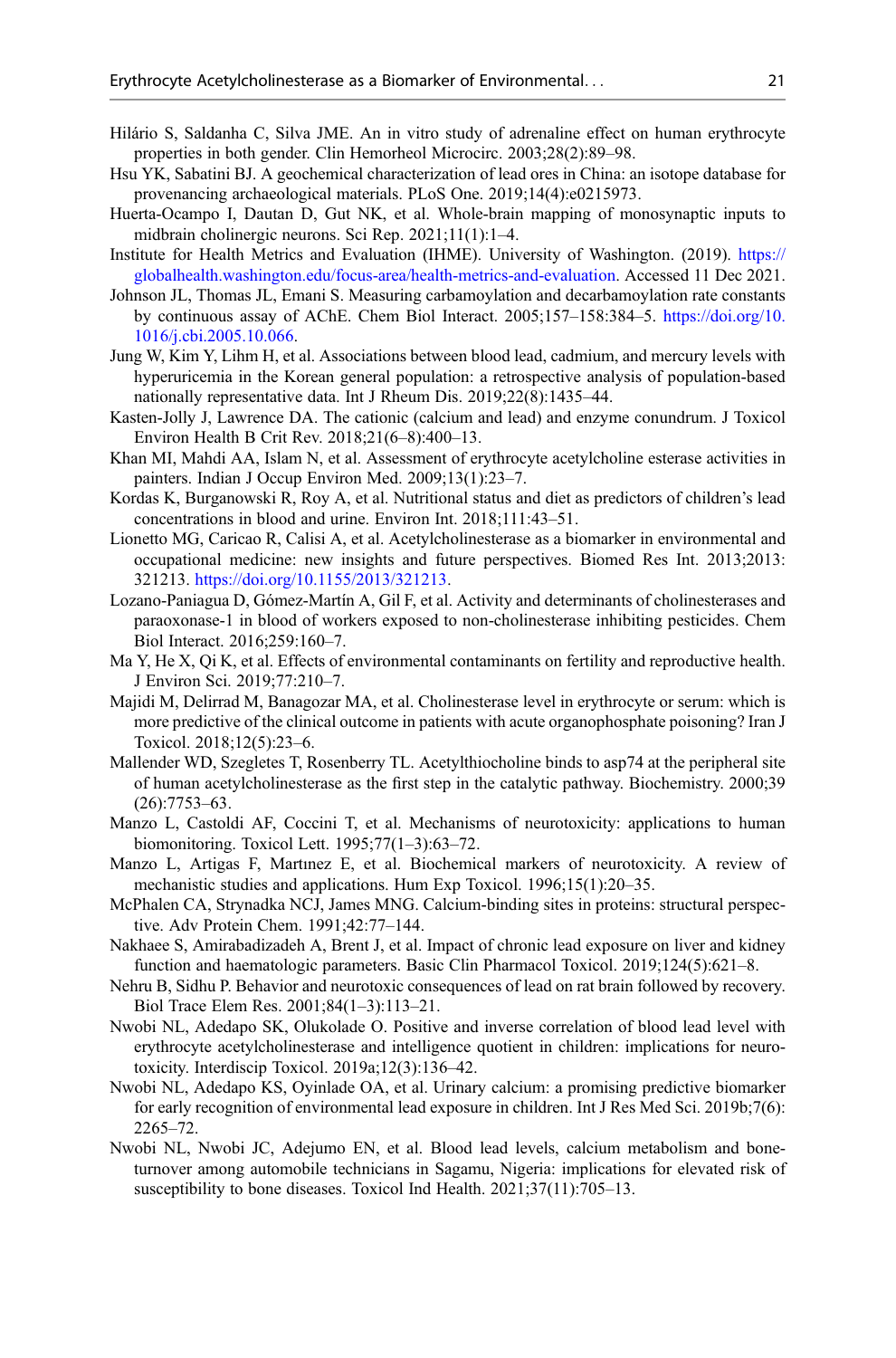- <span id="page-21-0"></span>Obeng-Gyasi E. Sources of lead exposure in various countries. Rev Environ Health. 2019;34(1):  $25 - 34$ .
- Obeng-Gyasi E, Armijos RX, Weigel MM, et al. Cardiovascular-related outcomes in US adults exposed to lead. Int J Environ Res Public Health. 2018;15(4):759. [https://doi.org/10.3390/](https://doi.org/10.3390/ijerph15040759) [ijerph15040759](https://doi.org/10.3390/ijerph15040759).
- Olchowik GJ, Widomska M, Tomaszewski M, et al. The influence of lead on the biomechanical properties of bone tissue in rats. Ann Agric Environ Med. 2014;21(2):278–81.
- Ortega RD, González EDF, Blanco AT, et al. Cognitive impairment induced by lead exposure during lifespan: mechanisms of lead neurotoxicity. Toxics. 2021;9(2):23. [https://doi.org/10.](https://doi.org/10.3390/toxics9020023) [3390/toxics9020023.](https://doi.org/10.3390/toxics9020023)
- Osorio-Yáñez C, Sanchez-Guerra M, Solano M, et al. Metal exposure and bone remodeling during pregnancy: results from the PROGRESS cohort study. Environ Pollut. 2021;282:116962. [https://doi.org/10.1016/j.envpol.2021.116962.](https://doi.org/10.1016/j.envpol.2021.116962)
- Patharkar SA, Benwal SJ, Nerurkar AV, et al. Estimation of urinary delta aminolevulinic acid levels in garage workers as an index of lead exposure. Indian J Med Biochem. 2019;23(3):312–5.
- Pelclová D, Šťastná J, Vlčková S, et al. Is Central Europe safe from environmental Lead intoxications? A case series. Cent Eur J Public Health. 2016;24(2):120–2.
- Phyu MP, Tangpong J. Sensitivity of acetylcholinesterase to environmental pollutants. J Health Res. 2014;28(4):277–83.
- Prall YG, Gambhir KK, Ampy FR. Acetylcholinesterase: an enzymatic marker of human red blood cell aging. Life Sci. 1998;63(3):177–84.
- Qader A, Rehman K, Akash M. Genetic susceptibility of δ-ALAD associated with lead (Pb) intoxication: sources of exposure, preventive measures, and treatment interventions. Environ Sci Pollut Res Int. 2021;28:44818–32.
- Qi S, He J, Zheng H, et al. Zinc supplementation increased bone mineral density, improves bone histomorphology, and prevents bone loss in diabetic rat. Biol Trace Elem Res. 2020;194(2): 493–501.
- Quinn DM. Acetylcholinesterase: enzyme structure, reaction dynamics, and virtual transition states. Chem Rev. 1987;87(5):955–79.
- Rădulescu A, Lundgren S. A pharmacokinetic model of lead absorption and calcium competitive dynamics. Sci Rep. 2019;9:14225. <https://doi.org/10.1038/s41598-019-50654-7>.
- Reddy GR, Basha MR, Devi CB, et al. Lead induced effects on acetylcholinesterase activity in cerebellum and hippocampus of developing rat. Int J Dev Neurosci. 2003;21(6):347–52.
- Reddy GR, Devi BC, Chetty CS. Developmental lead neurotoxicity: alterations in brain cholinergic system. Neurotoxicology. 2007;28(2):402–7.
- Reuben A, Elliott ML, Abraham WC, et al. Association of childhood lead exposure with MRI measurements of structural brain integrity in midlife. JAMA. 2020;324(19):1970–9.
- Rodríguez J, Mandalunis PM. A review of metal exposure and its effects on bone health. J Toxicol. 2018;2018:4854152. <https://doi.org/10.1155/2018/4854152>.
- Rosenberry TL. Acetylcholinesterase. Adv Enzymol Relat Areas Mol Biol. 1975;43:103–218.
- Rosenberry TL, Soggin DM. Structure of human erythrocyte acetylcholinesterase. Characterization of inter-subunit disulfide bonding and detergent interaction. J Biol Chem. 1984;259(9):5643– 52.
- Rosenberry TL, Brazzolotto X, Macdonald IR, et al. Comparison of the binding of reversible inhibitors to human butyrylcholinesterase and acetylcholinesterase: a crystallographic, kinetic and calorimetric study. Molecules. 2017;22(12):2098. [https://doi.org/10.3390/](https://doi.org/10.3390/molecules22122098) [molecules22122098.](https://doi.org/10.3390/molecules22122098)
- Ruckart PZ, Jones RL, Courtney JG. Update of the blood lead reference value United States, 2021. MMWR Morb Mortal Wkly Rep. 2021;70(43):1509–12.
- Saldanha C. Human erythrocyte acetylcholinesterase in health and disease. Molecules. 2017;22(9): 1499. <https://doi.org/10.3390/molecules22091499>.
- Seppalainen AM. Neurophysiological approaches to the detection of early neurotoxicity in humans. Crit Rev Toxicol. 1988;18(4):245–98.